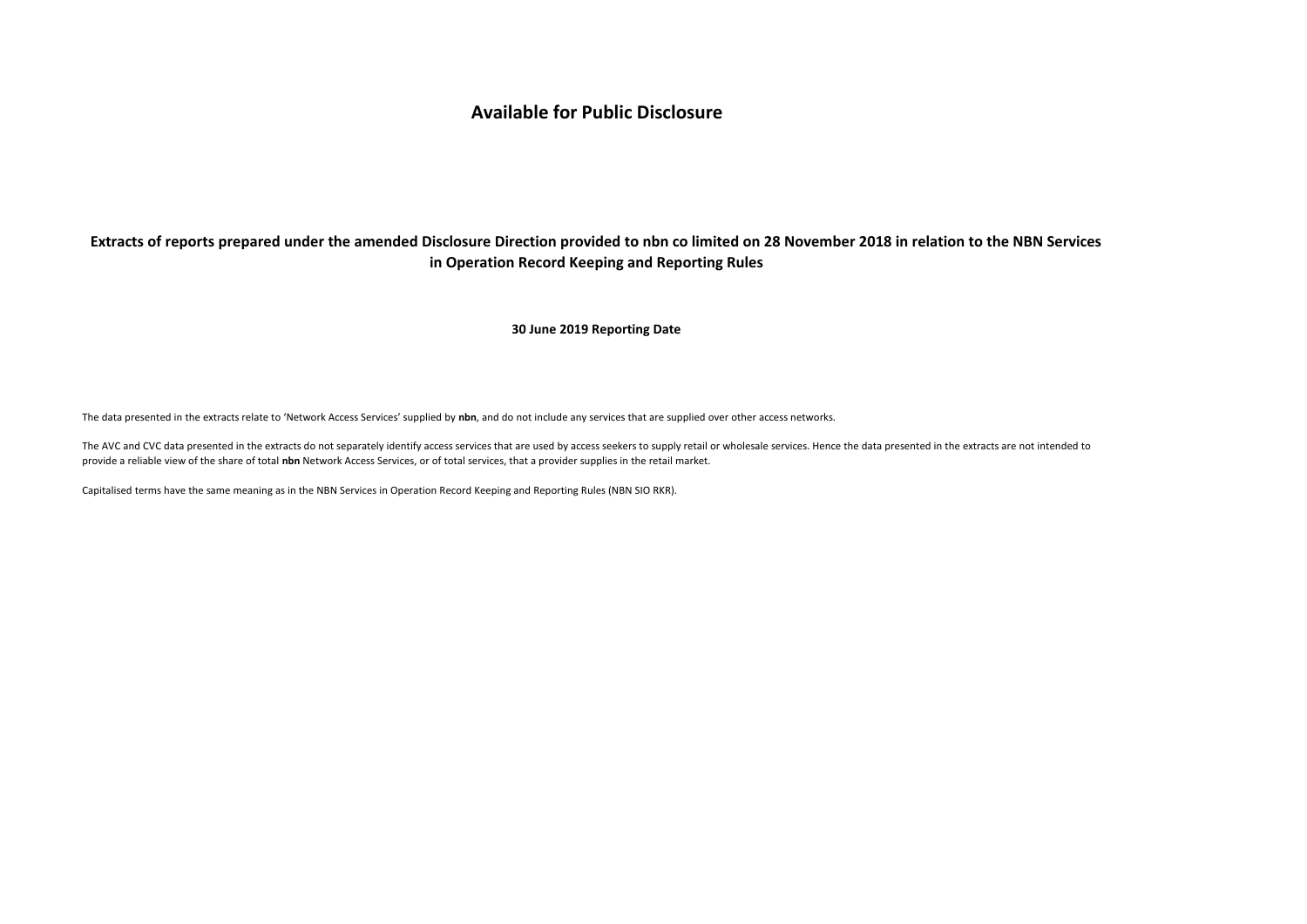# **Table 1 - Count of AVCs by Network Access Service, and by AVC traffic class and data transfer rate tier, 30 June 2019**

|                | <b>FTTP</b>  |                   |                     | <b>FTTB</b>   | <b>FTTN</b>        |                  |                             | <b>FTTC</b>    |               | <b>HFC</b>    |                       | <b>Wireless</b> | <b>Satellite</b> |            |
|----------------|--------------|-------------------|---------------------|---------------|--------------------|------------------|-----------------------------|----------------|---------------|---------------|-----------------------|-----------------|------------------|------------|
| <b>Class</b>   | Tier (Mbps)  | <b>SIO</b>        | Tier (Mbps)         | <b>SIO</b>    | Tier (Mbps)        | <b>SIO</b>       | Tier (Mbps)                 | <b>SIO</b>     | Tier (Mbps)   | <b>SIO</b>    | Tier (Mbps)           | <b>SIO</b>      | Tier (Mbps)      | <b>SIO</b> |
|                | 0.15         | 969,640 0.15      |                     | 87,942 0.15   |                    | 1,981,040 0.15   |                             | 193,061 0.15   |               | 788,039 0.15  |                       | 163,658 0.15    |                  | 29,877     |
|                | 0.3          | 17,233 0.3        |                     | 3,315 0.3     |                    | 40,630 0.3       |                             | $2,027$ 0.3    |               | 3,906 0.3     |                       | 89              |                  |            |
|                | 0.5          | $5,265$ 0.5       |                     | 914 0.5       |                    | 11,205 0.5       |                             | 393 0.5        |               | 623           |                       |                 |                  |            |
|                |              | 9621              |                     | $121$         |                    | 853 1            |                             | 11 1           |               | 157           |                       |                 |                  |            |
|                |              | $26$ <sub>2</sub> |                     |               | 3 <sup>2</sup>     | $25$  2          |                             | 0 <sup>2</sup> |               |               |                       |                 |                  |            |
|                |              | 175               |                     |               | $1\overline{5}$    | $14\overline{5}$ |                             | 0 <sub>5</sub> |               |               |                       |                 |                  |            |
|                | <b>Total</b> | 993,143 Total     |                     | 92,296 Total  |                    | 2,033,767 Total  |                             | 195,492 Total  |               | 792,725 Total |                       | 163,747 Total   |                  | 29,877     |
|                | 5            | $3,773$ 5         |                     | $1,230$ 5     |                    | 8,491 5          |                             | 196            |               |               |                       |                 |                  |            |
|                | 10           | 1.448 10          |                     | 293 10        |                    | 1818 10          |                             | 35             |               |               |                       |                 |                  |            |
|                | 20           | 458 20            |                     | 103 20        |                    | 493 20           |                             | 58             |               |               |                       |                 |                  |            |
|                | 30           | 29                |                     |               |                    |                  |                             |                |               |               |                       |                 |                  |            |
|                | 40           | 173               |                     |               |                    |                  |                             |                |               |               |                       |                 |                  |            |
| $\overline{2}$ | 50           | 51                |                     |               |                    |                  |                             |                |               |               |                       |                 |                  |            |
|                | 60           |                   |                     |               |                    |                  |                             |                |               |               |                       |                 |                  |            |
|                | 70           | n                 |                     |               |                    |                  |                             |                |               |               |                       |                 |                  |            |
|                | 80           |                   |                     |               |                    |                  |                             |                |               |               |                       |                 |                  |            |
|                | 90           |                   |                     |               |                    |                  |                             |                |               |               |                       |                 |                  |            |
|                | 100          | 95                |                     |               |                    |                  |                             |                |               |               |                       |                 |                  |            |
|                | Total        | 6.032 Total       |                     | 1,626 Total   |                    | 10,802 Total     |                             | 289            |               |               |                       |                 |                  |            |
|                | 12/1         | 210,691 12/1      |                     | 25,519 12/1   |                    | 457,527 12/1     |                             | 35,677 12/1    |               | 154,906 12/1  |                       | 40,277 12/1     |                  | 29,344     |
|                | 25/5         | 229.520 25/5      |                     | 22,695 25/5   |                    | 510,430 25/5     |                             | 27,140 25/5    |               | 119,214 25/5  |                       | 97,947 25/5     |                  | 66,464     |
|                | 25/10        |                   | 8.706 25/5-10       |               | 1,789 25/5-10      |                  | $\overline{12,769}$ 25/5-10 |                | $225$ 25/10   | 679           |                       |                 |                  |            |
|                | 50/20        |                   | 728.432 25-50/5-20  |               | 75,183 25-50/5-20  |                  | 1,518,811 25-50/5-20        | 145,320 50/20  |               |               | 527,917 25-50/5-20    | 151,358         |                  |            |
|                | 100/40       |                   | 194,183 25-100/5-40 |               | 15,261 25-100/5-40 |                  | 149,027 25-100/5-40         |                | 19,963 100/40 |               | 103,249 Wireless Plus | 21              |                  |            |
|                | 250/100      | 821               |                     |               |                    |                  |                             |                |               |               |                       |                 |                  |            |
|                | 500/200      | 123               |                     |               |                    |                  |                             |                |               |               |                       |                 |                  |            |
|                | 1000/400     | 64                |                     |               |                    |                  |                             |                |               |               |                       |                 |                  |            |
|                | <b>Total</b> | 1,372,540 Total   |                     | 140,447 Total |                    | 2,648,564 Total  |                             | 228,325 Total  |               | 905,965 Total |                       | 289,603 Total   |                  | 95,808     |

Notes:

1. The 'Wireless Plus' TC-4 AVC relates to the Wireless bandwidth profile that aims to deliver the maximum potential wholesale download speed the Wireless network is capable of delivering to a particular premises at the ti

use. This bandwidth profile is not offered as a "range PIR" product, nor can it be characterised as a product with a uniform specified PIR, as the theoretical maximum speed will differ at each premises and may be no more t

25/5 Mbps.

**Table 2 – Sum of contracted CVC capacity by State or Territory and by CVC traffic class, 30 June 2019**

|              |         | Class       |           |  |  |  |  |  |  |  |
|--------------|---------|-------------|-----------|--|--|--|--|--|--|--|
|              |         | 7           | 4         |  |  |  |  |  |  |  |
| <b>State</b> | Mbps    | <b>Mbps</b> | Mbps      |  |  |  |  |  |  |  |
| <b>ACT</b>   | 2,225   | 970         | 240,900   |  |  |  |  |  |  |  |
| <b>NSW</b>   | 43,550  | 18,155      | 2,957,900 |  |  |  |  |  |  |  |
| <b>NT</b>    | 1,650   | 1,155       | 99,050    |  |  |  |  |  |  |  |
| QLD          | 29,100  | 14,030      | 2,086,050 |  |  |  |  |  |  |  |
| <b>SA</b>    | 9,065   | 3,350       | 696,000   |  |  |  |  |  |  |  |
| <b>TAS</b>   | 5,425   | 2,475       | 290,500   |  |  |  |  |  |  |  |
| <b>VIC</b>   | 32,310  | 11,715      | 2,336,100 |  |  |  |  |  |  |  |
| <b>WA</b>    | 13,840  | 5,725       | 1,219,100 |  |  |  |  |  |  |  |
| <b>Total</b> | 137,165 | 57,575      | 9.925.600 |  |  |  |  |  |  |  |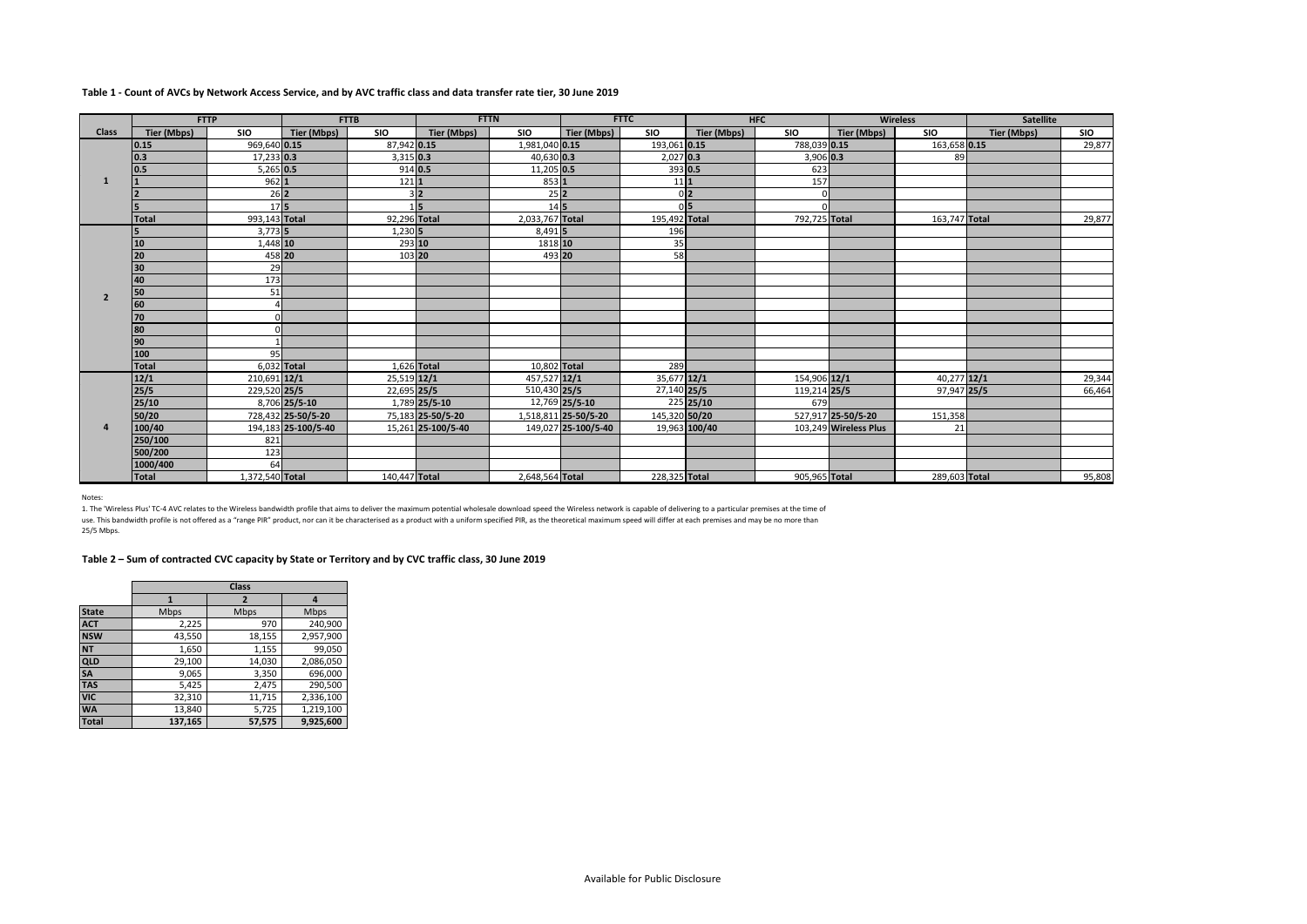# **Table 3 - Count of NBN Points of Interconnect (POIs) by count of NBN Access Seeker Groups present, 30 June 2019**

|                | <b>Listed POIs</b> | non-listed POIs |
|----------------|--------------------|-----------------|
| # Access       |                    |                 |
| <b>Seeker</b>  | #                  | #               |
| <b>Groups</b>  |                    |                 |
| 0              | 0                  | 0               |
| $\mathbf{1}$   | 0                  | 0               |
| $\overline{a}$ | 0                  | 0               |
| 3              | 0                  | 0               |
| 4              | 0                  | 0               |
| 5              | 0                  | 0               |
| 6              | 0                  | 0               |
| 7              | 0                  | 0               |
| 8              | $\mathbf{1}$       | 0               |
| 9              | 5                  | 0               |
| 10             | 21                 | 0               |
| 11             | 31                 | 0               |
| 12             | 19                 | 0               |
| 13             | 22                 | 0               |
| 14             | 11                 | 0               |
| 15             | 7                  | 0               |
| 16             | $\overline{c}$     | 0               |
| 17             | $\mathbf{1}$       | 0               |
| 18             | $\mathbf{1}$       | 0               |
| $19+$          | 0                  | 0               |

Notes:

1. As defined in the Dislosure Direction (clause 3), 'Listed POI' means a POI that is set out in the document titled "Listed Points of Interconnection - NBN Corporation", published by the ACCC on 2 November 2012.

2. All Interim POIs have now been closed.

3. An NBN Access Seeker Group is counted as being present at a POI if it has contracted CVC capacity at that POI.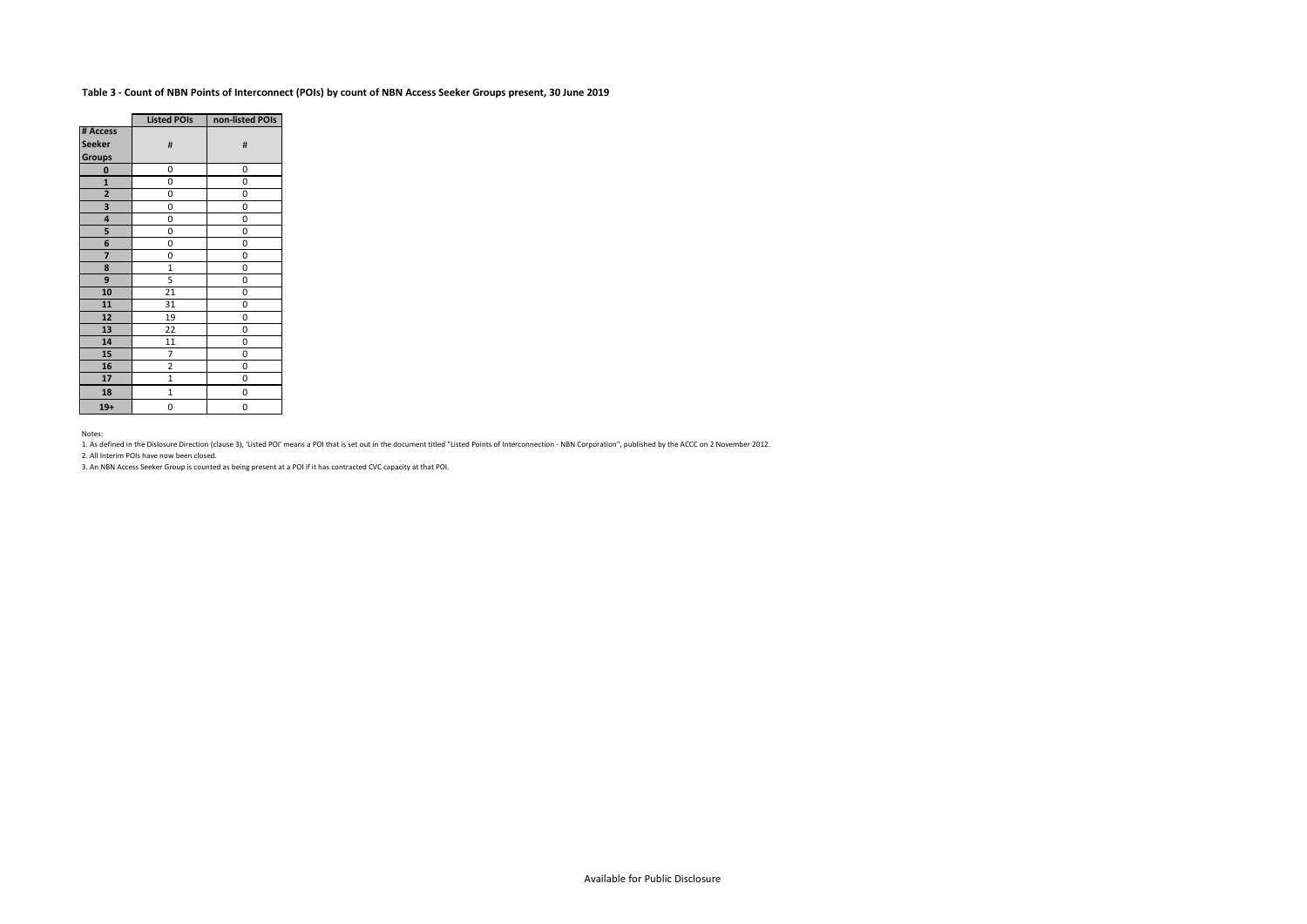# **Table 4 - Count of TC-4 AVCs by Network Access Service and by NBN Access Seeker Group, 30 June 2019**

|                                        | <b>FTTP</b> |
|----------------------------------------|-------------|
| <b>Access Seeker Group</b>             | <b>SIO</b>  |
| <b>Telstra Corporation Ltd</b>         | 598,658     |
| <b>TPG</b>                             | 343,731     |
| Optus Fixed Infrastructure Pty Limited | 228.445     |
| <b>Vocus Communications</b>            | 114,317     |
| Aussie Broadband Pty Ltd               | 26,970      |
| Vodafone Hutchison Australia Pty Ltd   | 21,660      |
| MyRepublic Pty Limited                 | 17,495      |
| <b>Other Access Seekers</b>            | 21,264      |
| <b>Total</b>                           | 1.372.540   |

|                                        | <b>FTTP</b>                         |                                        | <b>FTTC</b> |                                        | Wirel      |
|----------------------------------------|-------------------------------------|----------------------------------------|-------------|----------------------------------------|------------|
| <b>Access Seeker Group</b>             | <b>SIO</b>                          | <b>Access Seeker Group</b>             | <b>SIO</b>  | <b>Access Seeker Group</b>             | <b>SIC</b> |
| <b>Telstra Corporation Ltd</b>         | 598,658                             | <b>Telstra Corporation Ltd</b>         | 108,836     | <b>Telstra Corporation Ltd</b>         |            |
| <b>TPG</b>                             | 343,731                             | <b>TPG</b>                             | 55,595      | <b>TPG</b>                             |            |
| Optus Fixed Infrastructure Pty Limited | 228.445                             | Optus Fixed Infrastructure Pty Limited | 30,473      | Optus Fixed Infrastructure Pty Limited |            |
| <b>Vocus Communications</b>            | 114.317                             | <b>Vocus Communications</b>            | 17,499      | <b>Vocus Communications</b>            |            |
| <b>Aussie Broadband Pty Ltd</b>        | 26.970                              | Aussie Broadband Pty Ltd               | 9,752       | Aussie Broadband Pty Ltd               |            |
| Vodafone Hutchison Australia Pty Ltd   | 21,660                              | Vodafone Hutchison Australia Pty Ltd   | 4,438       | Australian Private Networks Pty Ltd    |            |
| MyRepublic Pty Limited                 | 17,495                              | <b>Other Access Seekers</b>            | 1,732       | SkyMesh Pty Ltd                        |            |
| <b>Other Access Seekers</b>            | 21.264                              | <b>Total</b>                           | 228,325     | <b>Other Access Seekers</b>            |            |
|                                        | the contract of the contract of the |                                        |             |                                        |            |

|                                        | <b>FTTP</b> |                                        | <b>FTTC</b> |                                        | <b>Wireless</b> |
|----------------------------------------|-------------|----------------------------------------|-------------|----------------------------------------|-----------------|
| <b>Access Seeker Group</b>             | <b>SIO</b>  | <b>Access Seeker Group</b>             | <b>SIO</b>  | <b>Access Seeker Group</b>             | <b>SIO</b>      |
| <b>Telstra Corporation Ltd</b>         | 598,658     | <b>Telstra Corporation Ltd</b>         | 108,836     | <b>Telstra Corporation Ltd</b>         | 160,417         |
| <b>TPG</b>                             | 343,731     | <b>TPG</b>                             | 55,595      | <b>TPG</b>                             | 41,050          |
| Optus Fixed Infrastructure Pty Limited | 228.445     | Optus Fixed Infrastructure Pty Limited | 30,473      | Optus Fixed Infrastructure Pty Limited | 30,185          |
| <b>Vocus Communications</b>            | 114,317     | <b>Vocus Communications</b>            | 17,499      | <b>Vocus Communications</b>            | 28,540          |
| Aussie Broadband Pty Ltd               | 26,970      | Aussie Broadband Pty Ltd               | 9,752       | Aussie Broadband Pty Ltd               | 14,863          |
| Vodafone Hutchison Australia Pty Ltd   | 21,660      | Vodafone Hutchison Australia Pty Ltd   | 4,438       | Australian Private Networks Pty Ltd    | 7,418           |
| MyRepublic Pty Limited                 | 17,495      | <b>Other Access Seekers</b>            | 1,732       | SkyMesh Pty Ltd                        | 3,714           |
| <b>Other Access Seekers</b>            | 21.264      | <b>Total</b>                           | 228,325     | <b>Other Access Seekers</b>            | 3,416           |
| Total                                  | 1,372,540   |                                        |             | <b>Total</b>                           | 289,603         |

|                                        | <b>FTTB</b> |                                        | <b>HFC</b> |                                        |                  |
|----------------------------------------|-------------|----------------------------------------|------------|----------------------------------------|------------------|
| <b>Access Seeker Group</b>             | <b>SIO</b>  | <b>Access Seeker Group</b>             | <b>SIO</b> |                                        | <b>Satellite</b> |
| <b>Telstra Corporation Ltd</b>         | 62,451      | <b>Telstra Corporation Ltd</b>         | 344.240    | <b>Access Seeker Group</b>             | <b>SIO</b>       |
| <b>TPG</b>                             | 36,183      |                                        | 243,626    | Australian Private Networks Pty Ltd    |                  |
| Optus Fixed Infrastructure Pty Limited | 22,120      | Optus Fixed Infrastructure Pty Limited | 211,567    | SkyMesh Pty Ltd                        |                  |
| <b>Vocus Communications</b>            | 10,286      | <b>Vocus Communications</b>            | 49,969     | <b>TPG</b>                             |                  |
| Vodafone Hutchison Australia Pty Ltd   | 3,270       | Aussie Broadband Pty Ltd               | 25,914     | Harbour ISP Pty Ltd                    |                  |
| Aussie Broadband Pty Ltd               | 3,169       | Vodafone Hutchison Australia Pty Ltd   | 17,784     | <b>IPStar Australia Pty Ltd</b>        |                  |
| MyRepublic Pty Limited                 | 1,742       | MyRepublic Pty Limited                 | 9,534      | Field Solutions Group Pty Ltd          |                  |
| Other Access Seekers                   | 1,226       | <b>Other Access Seekers</b>            | 3,331      | <b>Clear Networks Pty Ltd</b>          |                  |
| Total                                  | 140,447     | <b>Total</b>                           | 905,965    | Optus Fixed Infrastructure Pty Limited |                  |
|                                        |             |                                        |            |                                        |                  |

| <b>Access Seeker Group</b>             | <b>SIO</b>  | <b>Access Seeker Group</b>             | <b>SIO</b> |                                        | <b>Satellite</b> |
|----------------------------------------|-------------|----------------------------------------|------------|----------------------------------------|------------------|
| <b>Telstra Corporation Ltd</b>         | 62,451      | <b>Telstra Corporation Ltd</b>         | 344,240    | <b>Access Seeker Group</b>             | <b>SIO</b>       |
| <b>TPG</b>                             | 36.183      | <b>TPG</b>                             | 243.626    | Australian Private Networks Pty Ltd    | 31,878           |
| Optus Fixed Infrastructure Pty Limited | 22,120      | Optus Fixed Infrastructure Pty Limited | 211,567    | SkyMesh Pty Ltd                        | 29,871           |
| <b>Vocus Communications</b>            | 10,286      | <b>Vocus Communications</b>            | 49,969     | <b>TPG</b>                             | 12,472           |
| Vodafone Hutchison Australia Pty Ltd   | 3,270       | Aussie Broadband Pty Ltd               | 25,914     | Harbour ISP Pty Ltd                    | 8,260            |
| Aussie Broadband Pty Ltd               | 3,169       | Vodafone Hutchison Australia Pty Ltd   | 17,784     | <b>IPStar Australia Pty Ltd</b>        | 7,295            |
| MyRepublic Pty Limited                 | 1.742       | <b>MyRepublic Pty Limited</b>          | 9,534      | Field Solutions Group Pty Ltd          | 2,569            |
| Other Access Seekers                   | 1,226       | <b>Other Access Seekers</b>            | 3,331      | <b>Clear Networks Pty Ltd</b>          | 1,924            |
| Total                                  | 140,447     | <b>Total</b>                           | 905,965    | Optus Fixed Infrastructure Pty Limited | 1,267            |
|                                        |             |                                        |            | <b>Other Access Seekers</b>            | 272              |
|                                        | <b>FTTN</b> |                                        |            | <b>Total</b>                           | 95,808           |

|                                        | <b>FTTN</b> |
|----------------------------------------|-------------|
| <b>Access Seeker Group</b>             | <b>SIO</b>  |
| <b>Telstra Corporation Ltd</b>         | 1,486,580   |
| <b>TPG</b>                             | 512.364     |
| Optus Fixed Infrastructure Pty Limited | 294,993     |
| <b>Vocus Communications</b>            | 234,336     |
| <b>Aussie Broadband Pty Ltd</b>        | 60,118      |
| <b>Other Access Seekers</b>            | 60,173      |
| <b>Total</b>                           | 2.648.564   |

#### Notes:

1. As defined in the Disclosure Direction, (clause 3) 'NBN Access Seeker Group' means two or more Access Seekers which are acquiring Network Access Services and that are related to each other at the end of the relevant calendar quarter.

2. If the count of TC-4 AVCs acquired by any NBN Access Seeker Group is less than 1% of the total TC-4 AVCs for that Network Access Service as at the end of the calendar quarter, that count is aggregated in the 'Other Access Seekers' line item.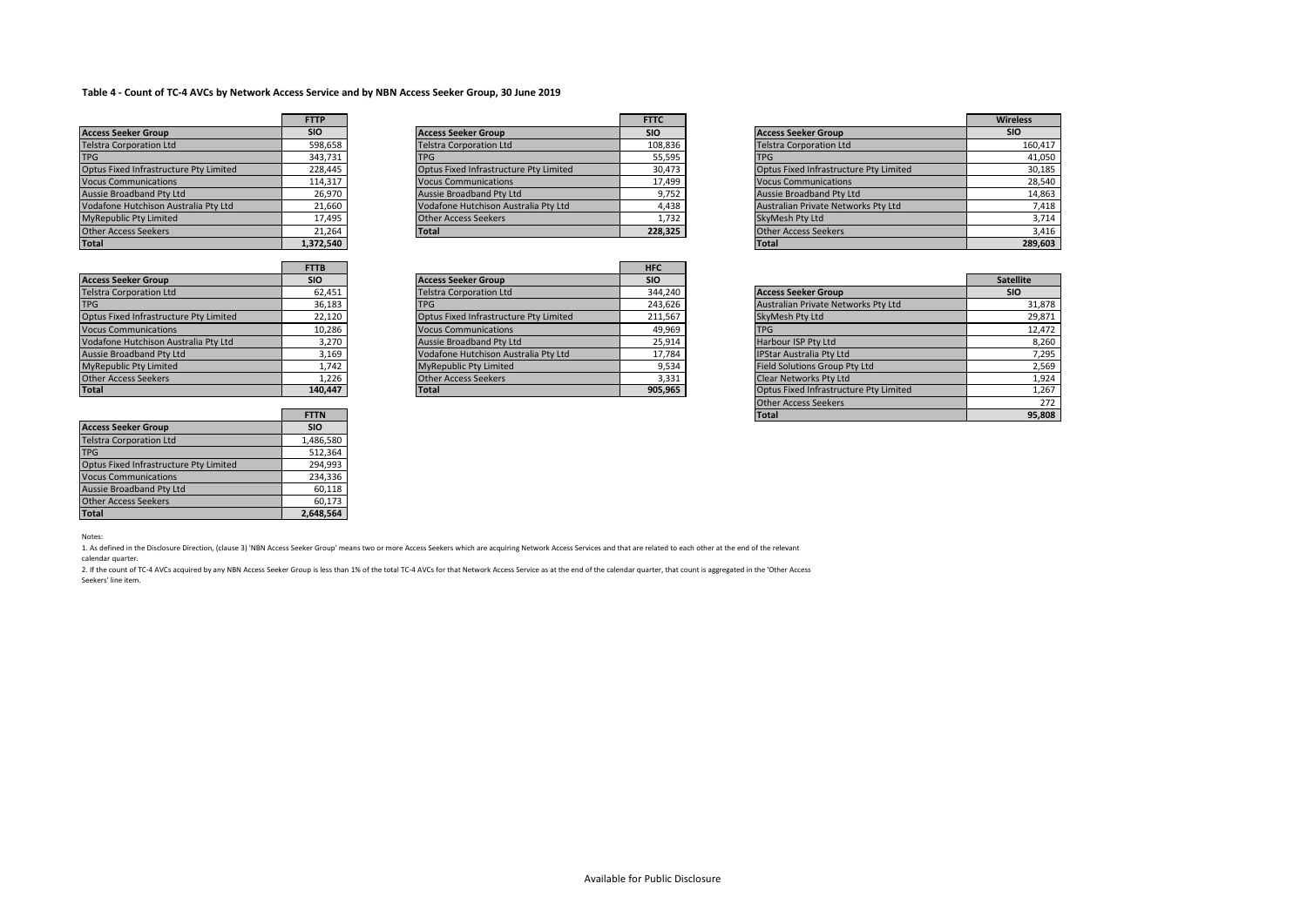#### **Table 5 - Count of TC-4 AVCs by download data transfer rate and by NBN Access Seeker Group, 30 June 2019**

|                                        | 12 Mbps    | 25 Mbps    | 50 Mbps    | <b>Wireless Plus</b>     | 100 Mbps   | 250 Mbps   | 500 Mbps   | 1000 Mbps  |
|----------------------------------------|------------|------------|------------|--------------------------|------------|------------|------------|------------|
| <b>Access Seeker Group</b>             | <b>SIO</b> | <b>SIO</b> | <b>SIO</b> | <b>SIO</b>               | <b>SIO</b> | <b>SIO</b> | <b>SIO</b> | <b>SIO</b> |
| <b>Telstra Corporation Ltd</b>         | 410.544    | 456.505    | 1,759,443  |                          | 134.661    | 24         | 13         |            |
| <b>TPG</b>                             | 373.864    | 262,303    | 472,155    |                          | 136.638    | 53         |            |            |
| Optus Fixed Infrastructure Pty Limited | 54.640     | 82.581     | 600,190    |                          | 81.577     | 53         |            |            |
| <b>Vocus Communications</b>            | 85.083     | 177.721    | 142.770    | $\overline{\phantom{a}}$ | 49.368     |            |            |            |
| Aussie Broadband Pty Ltd               | 364        | 42.711     | 62.509     |                          | 34.808     | 392        |            |            |
| Vodafone Hutchison Australia Pty Ltd   |            | 7.778      | 43.029     | ۰                        | 20.399     |            | -          |            |
| <b>Other Access Seekers</b>            | 29.446     | 67.979     | 66.925     | 20                       | 24.232     | 295        | 95         | 59         |
| <b>Total</b>                           | 953,941    | 1,097,578  | 3,147,021  | 21                       | 481.683    | 821        | 123        | 64         |

Notes:

1. As defined in the Disclosure Direction, (clause 3) 'NBN Access Seeker Group' means two or more Access Seekers which are acquiring Network Access Services and that are related to each other at the end of the relevant cal

2. If the count of TC-4 AVCs acquired by any NBN Access Seeker Group is less than 1% of the total TC-4 AVCs as at the end of the calendar quarter, that count is aggregated in the 'Other Access Seekers' line item.

3. AVCs that are supplied with a data transfer rate tier that comprises a single specified download data transfer rate are aggregated with all other AVCs that are supplied with a data transfer rate tier with the same speci rate tier that comprises a range of download transfer rates is treated as though it comprised a single download data transfer rate that nbn offers on a data transfer rate tier, and this is selected to be equal to the maxim available on the relevant data transfer rate tier.

4. The 'Wireless Plus' TC-4 AVC relates to the Wireless bandwidth profile that aims to deliver the maximum potential wholesale download speed the Wireless network is capable of delivering to a particular premises at the ti as a "range PIR" product, nor can it be characterised as a product with a uniform specified PIR, as the theoretical maximum speed will differ at each premises and may be no more than 25/5 Mbps.

#### **Table 6 - Count of TC-4 AVCs by State or Territory and by NBN Access Seeker Group, 30 June 2019**

|                                        | <b>ACT</b> | <b>NSW</b> | <b>NT</b>  | <b>QLD</b> | <b>SA</b>  | <b>TAS</b> | <b>VIC</b> | <b>WA</b>  |
|----------------------------------------|------------|------------|------------|------------|------------|------------|------------|------------|
| <b>Access Seeker Group</b>             | <b>SIO</b> | <b>SIO</b> | <b>SIO</b> | <b>SIO</b> | <b>SIO</b> | <b>SIO</b> | <b>SIO</b> | <b>SIO</b> |
| <b>Telstra Corporation Ltd</b>         | 53,929     | 812,312    | 31,767     | 619,336    | 197,677    | 112,579    | 621,253    | 312,329    |
| <b>TPG</b>                             | 46.962     | 344.139    | 13.944     | 191.067    | 126.823    | 41.087     | 250,030    | 218,497    |
| Optus Fixed Infrastructure Pty Limited | 15,156     | 276,267    | 5,029      | 167,148    | 45,138     | 10,620     | 229,862    | 68,563     |
| <b>Vocus Communications</b>            | 9,029      | 129,107    | 5,058      | 93,019     | 35,772     | 17,301     | 117,507    | 48,154     |
| <b>Aussie Broadband Ptv Ltd</b>        | 3,389      | 28.177     | 960        | 21,211     | 10,114     | 1,712      | 51,672     | 23,551     |
| Vodafone Hutchison Australia Pty Ltd   | 2.174      | 20.425     | 185        | 12,565     | 6,277      | 1,056      | 19,133     | 9,391      |
| <b>Other Access Seekers</b>            | 3.623      | 35.075     | 281        | 19.089     | 7.156      | 4.204      | 27.083     | 10,480     |
| <b>Total</b>                           | 134.262    | 1.645.502  | 57.224     | 1.123.435  | 428.957    | 188.559    | 1,316,540  | 690,965    |

Notes:

1. Excludes AVCs supplied on a Satellite Access Service.

2. As defined in the Disclosure Direction, (clause 3) 'NBN Access Seeker Group' means two or more Access Seekers which are acquiring Network Access Services and that are related to each other at the end of the relevant cal

3. If the count of TC-4 AVCs acquired by any NBN Access Seeker Group is less than 1% of the total TC-4 AVCs as at the end of the calendar quarter, that count is aggregated in the 'Other Access Seekers' line item.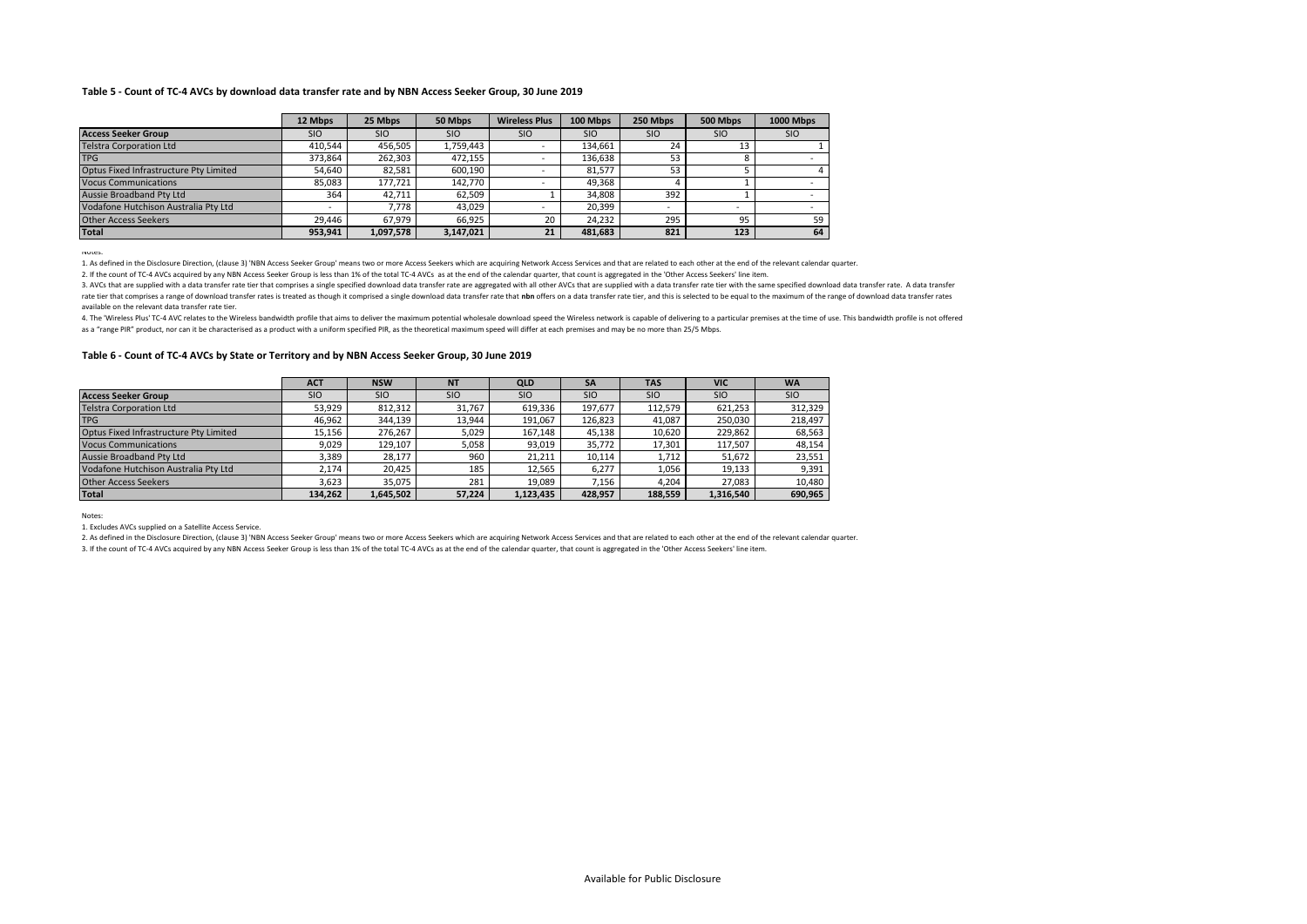# **Table 7 - Count of TC-4 AVCs by metropolitan/regional designation and by NBN Access Seeker Group, 30 June 2019**

|                                        | <b>Metro</b> | <b>Outer Metro</b> | Regional   | non-Listed POI |
|----------------------------------------|--------------|--------------------|------------|----------------|
| <b>Access Seeker Group</b>             | <b>SIO</b>   | <b>SIO</b>         | <b>SIO</b> | <b>SIO</b>     |
| <b>Telstra Corporation Ltd</b>         | 922.214      | 272.982            | 1,565,995  |                |
| <b>TPG</b>                             | 639.011      | 122,880            | 483.130    |                |
| Optus Fixed Infrastructure Pty Limited | 433,536      | 74.461             | 311,053    |                |
| <b>Vocus Communications</b>            | 158.957      | 48,755             | 247,235    |                |
| Aussie Broadband Pty Ltd               | 64.271       | 14,985             | 61.530     |                |
| Vodafone Hutchison Australia Pty Ltd   | 47.914       | 9,213              | 14.079     |                |
| <b>Other Access Seekers</b>            | 40.269       | 8,060              | 140.722    |                |
| <b>Total</b>                           | 2,306,172    | 551,336            | 2,823,744  |                |

Notes:

1. As defined in the Disclosure Direction (clause 3), 'NBN Access Seeker Group' means two or more Access Seekers which are acquiring Network Access Services and that are related to each other at the end of the relevant cal

2. With the exception of Satellite Access Services, AVCs are designated as 'Metro', 'Outer Metro' o' Itegional' based upon the designation that is given to the POI to which they are connected in the document titled "Listed published by the ACCC on 2 November 2012.

3. For the purposes of this table, an AVC that is supplied on a Satellite Access Service is designated as 'Regional'.

4. All interim POIs have now been closed.

5. If the count of TC-4 AVCs acquired by any NBN Access Seeker Group is less than 1% of the total TC-4 AVCs as at the end of the calendar quarter, that count is aggregated in the 'Other Access Seekers' line item.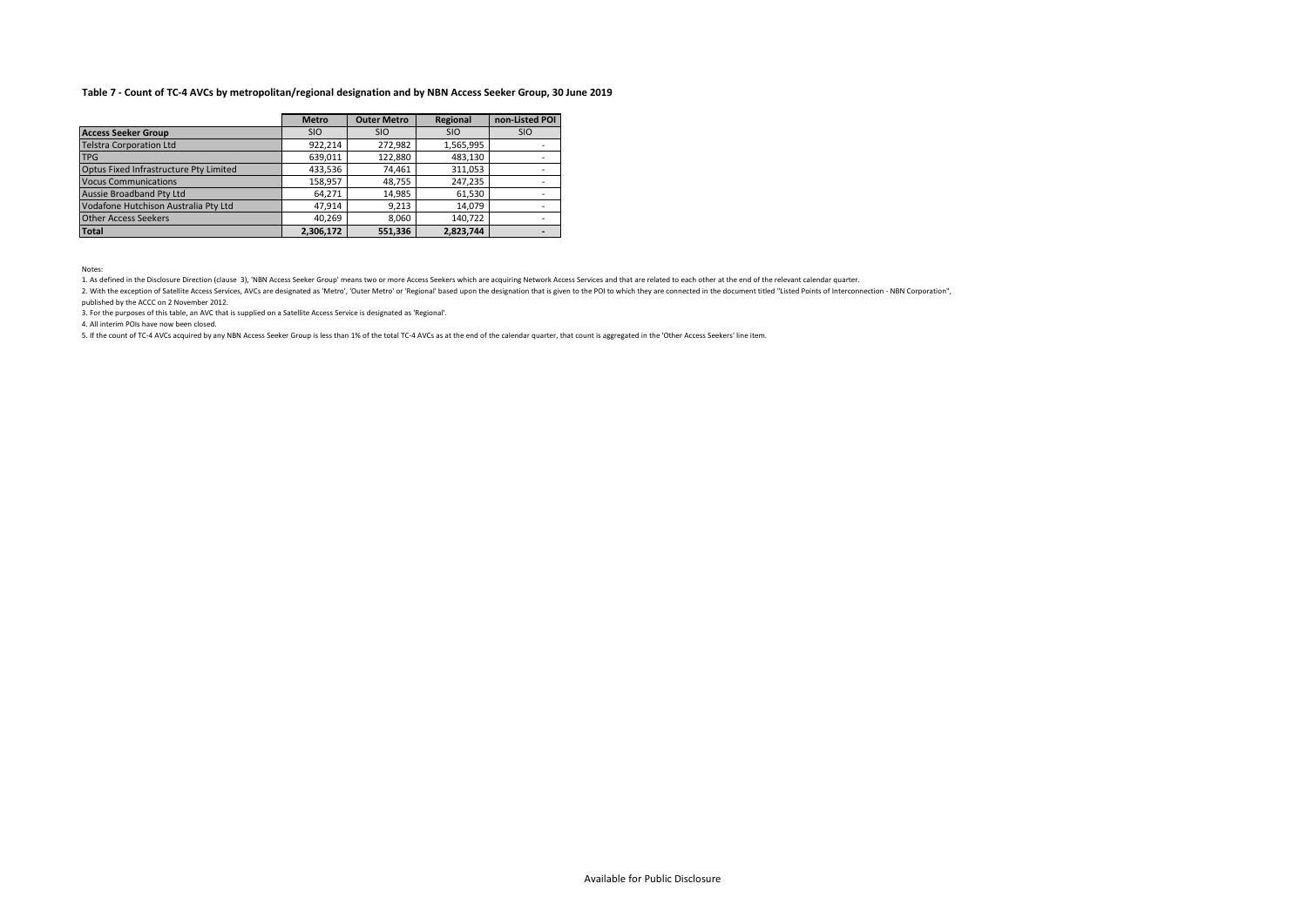# **Table 8 Count of AVCs, sum of contracted CVC capacity and count of NBN Access Seeker Groups by Listed POI, 30 June 2019**

|                            |              | <b>TC1 AVCs</b>     |              | <b>TC2 AVCs</b>          |              | <b>TC4 AVCs</b>          |              | <b>Total CVC (Mbps)</b>  |       |                 | <b>Access Seeker</b><br><b>Groups</b> |            |
|----------------------------|--------------|---------------------|--------------|--------------------------|--------------|--------------------------|--------------|--------------------------|-------|-----------------|---------------------------------------|------------|
| <b>POI Name</b>            | <b>State</b> | <b>POI Location</b> | <b>Fixed</b> | <b>Wireless</b>          | <b>Fixed</b> | <b>Wireless</b>          | <b>Fixed</b> | <b>Wireless</b>          | TC1   | TC <sub>2</sub> | TC4                                   | <b>CVC</b> |
| Acacia Ridge Depot         | QLD          | Metro               | 42,493       |                          | 65           |                          | 49,855       | $\overline{\phantom{a}}$ | 920   | 415             | 95,850                                | 13         |
| Albury                     | <b>NSW</b>   | Regional            | 52.465       | 6,701                    | 375          | $\overline{\phantom{a}}$ | 63,799       | 11,668                   | 1,860 | 865             | 112.950                               | 13         |
| Applecross                 | <b>WA</b>    | Metro               | 36,668       | $\sim$                   | 141          | $\sim$                   | 58,142       | $\mathbf{r}$             | 1,330 | 465             | 93,000                                | 12         |
| Aspley                     | QLD          | Metro               | 31,626       | $\sim$                   | 140          | $\sim$                   | 39,453       | $\sim$                   | 1,190 | 605             | 72,400                                | 13         |
| <b>Aspley Depot</b>        | QLD          | Metro               | 18,834       | $\overline{\phantom{a}}$ | 12           | $\overline{\phantom{a}}$ | 22,389       | $\sim$                   | 445   | 185             | 44,850                                | 11         |
| <b>Asquith Depot</b>       | <b>NSW</b>   | Metro               | 13,451       | $\sim$                   | 20           | $\sim$                   | 16,363       | $\sim$                   | 360   | 410             | 32,000                                | 12         |
| <b>Ballarat</b>            | VIC.         | Regional            | 51.107       | 4,936                    | 226          | $\sim$                   | 65.279       | 8,133                    | 2.135 | 950             | 128.200                               | 15         |
| Bassendean                 | <b>WA</b>    | Metro               | 33,882       |                          | 101          | $\sim$                   | 52,026       |                          | 705   | 325             | 88,400                                | 10         |
| Bendigo                    | <b>VIC</b>   | Regional            | 54,918       | 5,754                    | 283          | $\sim$                   | 70.045       | 9,981                    | 2,035 | 660             | 129,400                               | 15         |
| <b>Bentley Depot</b>       | <b>WA</b>    | Outer Metro         | 17,147       | 1,634                    | 124          | $\sim$                   | 26,842       | 3,014                    | 610   | 460             | 53,050                                | 10         |
| <b>Berkeley Vale</b>       | <b>NSW</b>   | Regional            | 44,635       | 222                      | 212          | $\sim$                   | 54,375       | 382                      | 1,880 | 585             | 101,400                               | 13         |
| Blacktown                  | <b>NSW</b>   | Metro               | 31,138       | $\sim$                   | 214          | $\sim$                   | 37,698       | $\sim$                   | 955   | 770             | 76,950                                | 13         |
| <b>Bundaberg</b>           | QLD          | Regional            | 55,813       | 8,969                    | 308          | $\sim$                   | 64,725       | 14,901                   | 1,830 | 860             | 128,950                               | 11         |
| Bundamba                   | QLD          | Metro               | 27,011       | $\sim$                   | 51           | $\overline{\phantom{a}}$ | 33,478       | $\sim$                   | 825   | 315             | 66,800                                | 9          |
| Caboolture                 | QLD          | Outer Metro         | 55,698       | 740                      | 213          | $\sim$                   | 68,736       | 1,161                    | 1,655 | 580             | 136,350                               | 11         |
| Cairns                     | QLD          | Regional            | 49,966       | 1,761                    | 434          | $\sim$                   | 63,232       | 3,279                    | 1,865 | 1,305           | 110,750                               | 12         |
| Camp Hill                  | QLD          | Metro               | 19,750       | ÷                        | 148          | $\sim$                   | 24,073       | $\sim$                   | 720   | 590             | 43.650                                | 12         |
| Campbelltown               | <b>NSW</b>   | Outer Metro         | 74,980       | 1,459                    | 341          | $\overline{\phantom{a}}$ | 91,512       | 2,435                    | 2,340 | 865             | 181,650                               | 14         |
| Campsie                    | <b>NSW</b>   | Metro               | 20,187       | $\sim$                   | 19           | $\sim$                   | 24,337       | $\sim$                   | 475   | 240             | 45,300                                | 11         |
| Cannington                 | <b>WA</b>    | Metro               | 24,692       | 76                       | 152          | $\sim$                   | 36,721       | 153                      | 540   | 430             | 63,900                                | 10         |
| Carramar                   | <b>NSW</b>   | Metro               | 26,824       | $\omega$                 | 151          | ä,                       | 30,993       | $\omega$                 | 525   | 350             | 64,100                                | 12         |
| <b>Castle Hill</b>         | <b>NSW</b>   | Metro               | 38,656       | 192                      | 128          | $\sim$                   | 47,382       | 293                      | 1,065 | 445             | 104,950                               | 13         |
| Caulfield                  | <b>VIC</b>   | Metro               | 34,203       | $\sim$                   | 1            | $\sim$                   | 39,990       | $\sim$                   | 590   | 105             | 70,300                                | 11         |
| Chatswood                  | <b>NSW</b>   | Metro               | 10,903       | $\mathbf{r}$             | 5            | $\sim$                   | 13,357       | $\sim$                   | 375   | 120             | 25,200                                | 10         |
| Cheltenham                 | VIC          | Metro               | 23,868       | $\overline{\phantom{a}}$ | 21           | $\sim$                   | 27,666       | $\overline{\phantom{a}}$ | 670   | 155             | 48,650                                | 11         |
| City South                 | <b>NSW</b>   | Metro               | 11,474       | $\sim$                   | 106          | $\overline{\phantom{a}}$ | 17,564       | $\sim$                   | 565   | 370             | 31,050                                | 14         |
| Civic                      | <b>ACT</b>   | Regional            | 61,218       | $\sim$                   | 205          | $\sim$                   | 91,478       | $\sim$                   | 1,415 | 600             | 166,650                               | 16         |
| Coffs Harbour              | <b>NSW</b>   | Regional            | 58,421       | 7,414                    | 323          | $\omega$                 | 73,513       | 12,127                   | 2,710 | 1,070           | 125,450                               | 12         |
| Cranbourne                 | <b>VIC</b>   | Outer Metro         | 63,496       | 2,720                    | 227          | $\sim$                   | 82,747       | 5,625                    | 2,310 | 735             | 173,950                               | 14         |
| <b>Dalley</b>              | <b>NSW</b>   | Metro               | 11,671       | $\sim$                   | 140          | $\sim$                   | 16,241       | $\sim$                   | 430   | 445             | 24,800                                | 13         |
| Dandenong                  | <b>VIC</b>   | Metro               | 37,469       | $\overline{\phantom{a}}$ | 22           | $\sim$                   | 42,249       | $\sim$                   | 720   | 250             | 81,650                                | 10         |
| Darwin                     | <b>NT</b>    | Regional            | 38,256       | 1,550                    | 498          | $\sim$                   | 54,709       | 2,515                    | 1,650 | 1.155           | 99,050                                | 11         |
| Doubleview                 | <b>WA</b>    | Metro               | 29,424       | $\sim$                   | 103          | $\sim$                   | 47,122       | $\overline{\phantom{a}}$ | 705   | 265             | 75,000                                | 10         |
| Dubbo                      | <b>NSW</b>   | Regional            | 53,088       | 6,377                    | 487          | ä,                       | 65,327       | 11,220                   | 2,365 | 1,055           | 121,200                               | 14         |
| <b>Eastern Creek Depot</b> | <b>NSW</b>   | Metro               | 32,732       | $\sim$                   | 32           | $\overline{\phantom{a}}$ | 37,821       | $\sim$                   | 765   | 265             | 84,400                                | 9          |
| Edgecliff                  | <b>NSW</b>   | Metro               | 19,650       | $\omega$                 | 14           | $\sim$                   | 23,549       | $\sim$                   | 495   | 105             | 40,600                                | 11         |
| Edwardstown                | SA           | Metro               | 21,052       | $\sim$                   | 1            | $\sim$                   | 24,320       | $\sim$                   | 490   | 85              | 38,650                                | 11         |
| <b>Eight Mile</b>          | QLD          | Metro               | 17,815       |                          | 9            | ä,                       | 20,775       |                          | 500   | 245             | 43,450                                | 12         |
| Elizabeth                  | SA           | Outer Metro         | 54,501       | 4,220                    | 196          | $\sim$                   | 70,226       | 7,640                    | 1,545 | 630             | 144,550                               | 12         |
| Exhibition                 | <b>VIC</b>   | Metro               | 22,629       | $\sim$                   | 125          | $\sim$                   | 35,643       | $\sim$                   | 1,060 | 575             | 58,650                                | 13         |
| Footscray                  | <b>VIC</b>   | Metro               | 23,022       | $\sim$                   | 181          | $\sim$                   | 31,388       | $\sim$                   | 675   | 475             | 53,650                                | 13         |
| Frenchs Forest             | <b>NSW</b>   | Metro               | 15,927       | $\sim$                   | 27           | $\sim$                   | 18,910       | $\sim$                   | 445   | 220             | 34,950                                | 11         |
|                            |              |                     |              |                          |              |                          |              |                          |       |                 |                                       |            |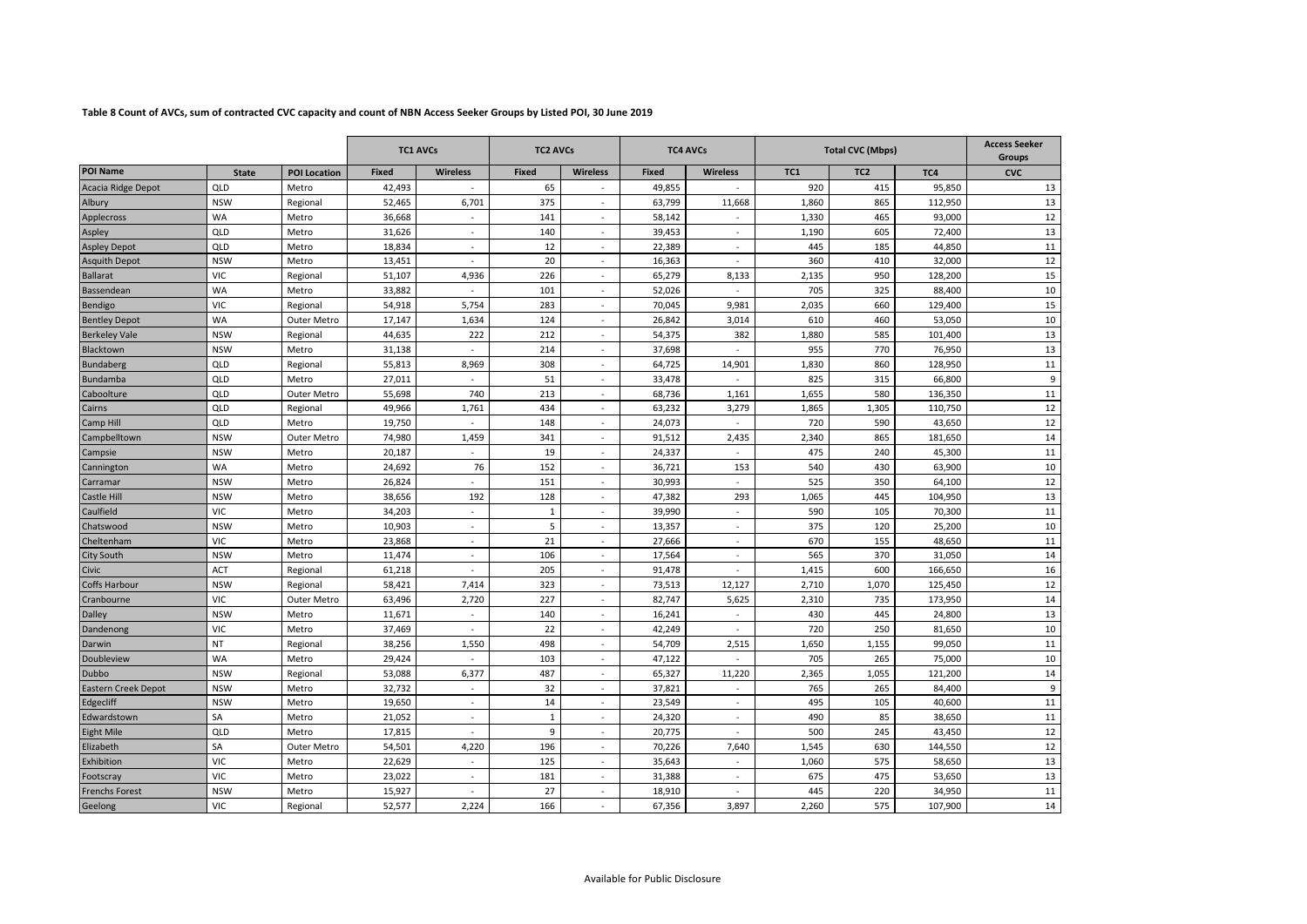# **Table 8 Count of AVCs, sum of contracted CVC capacity and count of NBN Access Seeker Groups by Listed POI, 30 June 2019 (cont.)**

| WA<br>271<br>11<br>29,156<br>465<br>41,968<br>893<br>1,055<br>665<br>Regional<br>80,150<br>Geraldton<br>$\sim$<br>20<br>11<br><b>NSW</b><br>13,406<br>17,534<br>445<br>180<br>30,650<br>Glebe<br>Metro<br>$\sim$<br>$\sim$<br>$\sim$<br>14<br>QLD<br>283<br>1,800<br>59,839<br>1,578<br>74,455<br>2,583<br>1,065<br>166,500<br>Metro<br>Goodna<br>$\sim$<br>13<br>254<br>2,290<br><b>NSW</b><br>53,842<br>66,598<br>940<br>114,300<br>Gosford<br>Regional<br>$\overline{\phantom{a}}$<br>14<br><b>NSW</b><br>38,818<br>7,836<br>122<br>48,629<br>13,766<br>1,575<br>395<br>97,300<br>Grafton<br>Regional<br>$\overline{\phantom{a}}$<br>11<br>SА<br>35,772<br>250<br>51,676<br>930<br>505<br>84,450<br><b>Greenfields Depot</b><br>Metro<br>$\sim$<br>$\sim$<br>$\sim$<br>13<br>424<br><b>NSW</b><br>81,040<br>101,890<br>2,100<br>890<br>172,900<br>Hamilton<br>Regional<br>$\sim$<br>$\omega$<br>$\sim$<br>10<br>10<br>560<br><b>VIC</b><br>13,501<br>17,745<br>125<br>31,100<br>Hawthorn<br>Metro<br>$\omega$<br>$\sim$<br>$\sim$<br>WA<br>10<br>27,995<br>159<br>46,088<br>655<br>330<br>68,700<br>Hilton<br>Metro<br>$\omega$<br>$\overline{\phantom{a}}$<br>$\sim$<br>TAS<br>16<br>57,941<br>5,092<br>421<br>88,682<br>9,851<br>2,490<br>1,100<br>155,300<br>Hobart<br>Regional<br>11<br><b>VIC</b><br>163<br>24,832<br>6,135<br>32,462<br>12,702<br>1,000<br>435<br>62,200<br>Horsham<br>Regional<br>11<br>QLD<br>20,089<br>1,695<br>129<br>24,923<br>2,547<br>850<br>520<br>56,400<br>Ipswich<br>Outer Metro<br>$\sim$<br>11<br><b>VIC</b><br>36,166<br>271<br>86<br>43,855<br>447<br>270<br>1,100<br>78,000<br>Metro<br>Karingal<br>$\overline{\phantom{a}}$<br>WA<br>324<br>1,605<br>10<br>37,358<br>3,341<br>53,251<br>7,702<br>695<br>95,950<br>Regional<br>$\overline{\phantom{a}}$<br>Katanning<br>10<br>WA<br>39,871<br>79<br>1,190<br>611<br>59,884<br>1,116<br>315<br>117,650<br>Kelmscott<br>Outer Metro<br>$\overline{\phantom{a}}$<br><b>NSW</b><br>58<br>230<br>11<br>15,707<br>20,790<br>535<br>40,600<br>Metro<br>Kensington<br>$\blacksquare$<br>$\blacksquare$<br>12<br><b>VIC</b><br>16<br>465<br>18,128<br>23,208<br>110<br>42,950<br>Metro<br>Kew<br>$\sim$<br>$\sim$<br>$\overline{\phantom{a}}$<br>142<br>10<br><b>VIC</b><br>42,341<br>49,617<br>1,215<br>545<br>103,900<br>Keysborough<br>Outer Metro<br>$\sim$<br>$\sim$<br>$\sim$<br><b>VIC</b><br>44<br>1,015<br>10<br>46,659<br>54,566<br>210<br>119,300<br><b>Kings Park</b><br>Metro<br>$\sim$<br>$\overline{\phantom{a}}$<br>$\sim$<br>11<br>20<br>355<br><b>NSW</b><br>14,104<br>16,054<br>105<br>35,200<br>Lakemba<br>Metro<br>$\overline{\phantom{a}}$<br>$\overline{\phantom{a}}$<br>$\overline{\phantom{a}}$<br>TAS<br>473<br>2,935<br>17<br>58,779<br>6,507<br>78,360<br>11,666<br>1,375<br>135,200<br>Regional<br>Launceston<br>$\sim$<br><b>NSW</b><br>90<br>14<br>35,051<br>44,069<br>880<br>320<br>83,400<br>Metro<br>Lidcombe<br>10<br><b>VIC</b><br>46<br>755<br>210<br>19,438<br>490<br>23,740<br>776<br>44,050<br>Lilydale<br>Metro<br>$\overline{\phantom{a}}$<br>121<br>1,130<br>12<br><b>NSW</b><br>Metro<br>40,164<br>47,445<br>555<br>103,250<br>Liverpool<br>$\sim$<br>$\sim$<br>$\sim$<br>9<br>SA<br>148<br>820<br>28,543<br>44,705<br>280<br>77,450<br>Lonsdale Depot<br>Metro<br>$\sim$<br>$\sim$<br>$\sim$<br>376<br>$12\,$<br>QLD<br>38,997<br>1,650<br>945<br>92,350<br>6,170<br>46,988<br>8,948<br>Mackay<br>Regional<br>$\sim$<br>15<br><b>NSW</b><br>56,014<br>2,405<br>274<br>67,610<br>3,911<br>2,135<br>720<br>136,450<br>Maitland<br>Regional<br>$\sim$<br>15<br><b>NSW</b><br>186<br>1,295<br>32,857<br>1,168<br>39,814<br>1,971<br>545<br>66,450<br>Mayfield<br>Regional<br>$\sim$<br>$11\,$<br>QLD<br>25,216<br>54<br>755<br>305<br>32,835<br>60,400<br>Merrimac<br>Regional<br>$\blacksquare$<br>$\overline{\phantom{a}}$<br>$\overline{\phantom{a}}$<br>12<br><b>NSW</b><br>22,586<br>41<br>26,429<br>560<br>255<br>48,200<br>Miranda<br>Metro<br>$\overline{\phantom{a}}$<br>$\sim$<br>SA<br>11<br>26,069<br>63<br>725<br>205<br>Metro<br>32,300<br>54,050<br>Modbury<br>$\sim$<br>$\sim$<br>$\sim$<br>11<br>23,371<br>61<br>565<br><b>NSW</b><br>27,780<br>225<br>47,250<br>Mosman<br>Metro<br>$\omega$<br>$\sim$<br>$\sim$<br>131<br>11<br><b>VIC</b><br>43,205<br>178<br>52,130<br>276<br>1,260<br>415<br>72,300<br><b>Mount Eliza</b><br>Metro<br>$\sim$<br>WA<br>57<br>10<br>38,253<br>89<br>53,221<br>90<br>955<br>310<br>109,200<br>Mullaloo<br>Outer Metro<br>$\sim$<br>523<br>13<br>QLD<br>76,155<br>2,608<br>4,203<br>2,585<br>97,244<br>1,145<br>166,800<br>Nambour<br>Regional<br>$\overline{\phantom{a}}$<br>QLD<br>11<br>34,066<br>860<br>92<br>44,840<br>1,283<br>1,375<br>565<br>103,850<br>Regional<br>Nerang<br>$\overline{\phantom{a}}$<br>11<br>5<br><b>NSW</b><br>18,108<br>23,110<br>435<br>95<br>Metro<br>45,450<br>Newtown<br>$\omega$<br>$\sim$<br>$\sim$<br>$\overline{2}$<br>$10\,$<br><b>VIC</b><br>30,009<br>570<br>90<br>34,006<br>58,900<br>North Balwyn<br>Metro<br>$\omega$<br>$\sim$<br>$\sim$<br>15<br><b>NSW</b><br>47,190<br>179<br>60,103<br>1,825<br>770<br>Nowra-Bomaderry<br>Regional<br>4,331<br>8,162<br>102,000<br>$\overline{\phantom{a}}$<br>10<br><b>VIC</b><br>23,654<br>27,502<br>515<br>90<br>50,900<br>$\overline{4}$<br>Metro<br>$\blacksquare$<br><b>Nunawading Depot</b><br>$\blacksquare$<br>$\sim$<br>$\overline{3}$<br>10<br><b>NSW</b><br>7,003<br>9,913<br>315<br>80<br>Metro<br>22,000<br>Parramatta<br>$\sim$<br>$\overline{\phantom{a}}$<br>$\sim$<br>31<br>7,950<br>175<br>11<br><b>NSW</b><br>6,419<br>340<br>17,300<br>Peakhurst<br>Metro<br>$\sim$<br>$\overline{\phantom{a}}$<br>$\sim$<br>11<br>18,227<br>20,733<br>365<br>80<br>Pendle Hill<br><b>NSW</b><br>$\mathbf{1}$<br>41,250<br>Metro<br>$\sim$<br>$\sim$<br>$\sim$<br>14<br>187<br><b>NSW</b><br>28,452<br>36,372<br>679<br>1,170<br>500<br>62,950<br>Penrith<br>Metro<br>496<br>$\sim$<br>13<br>QLD<br>58,432<br>209<br>72,544<br>1,630<br>650<br>147,050<br>Petrie<br>Metro<br>$\sim$<br>$\overline{\phantom{a}}$<br>$\sim$<br>$12\,$<br>WA<br>252<br>46,941<br>2,003<br>64,819<br>3,552<br>1,940<br>665<br>119,350<br>Pinjarra<br>Regional<br>$\blacksquare$<br>$10\,$<br>SA<br>27,194<br>3,062<br>317<br>37,009<br>6,940<br>1,140<br>515<br>65,350<br>Regional<br>Port Augusta |  |  |  |  |  |  |  |
|-----------------------------------------------------------------------------------------------------------------------------------------------------------------------------------------------------------------------------------------------------------------------------------------------------------------------------------------------------------------------------------------------------------------------------------------------------------------------------------------------------------------------------------------------------------------------------------------------------------------------------------------------------------------------------------------------------------------------------------------------------------------------------------------------------------------------------------------------------------------------------------------------------------------------------------------------------------------------------------------------------------------------------------------------------------------------------------------------------------------------------------------------------------------------------------------------------------------------------------------------------------------------------------------------------------------------------------------------------------------------------------------------------------------------------------------------------------------------------------------------------------------------------------------------------------------------------------------------------------------------------------------------------------------------------------------------------------------------------------------------------------------------------------------------------------------------------------------------------------------------------------------------------------------------------------------------------------------------------------------------------------------------------------------------------------------------------------------------------------------------------------------------------------------------------------------------------------------------------------------------------------------------------------------------------------------------------------------------------------------------------------------------------------------------------------------------------------------------------------------------------------------------------------------------------------------------------------------------------------------------------------------------------------------------------------------------------------------------------------------------------------------------------------------------------------------------------------------------------------------------------------------------------------------------------------------------------------------------------------------------------------------------------------------------------------------------------------------------------------------------------------------------------------------------------------------------------------------------------------------------------------------------------------------------------------------------------------------------------------------------------------------------------------------------------------------------------------------------------------------------------------------------------------------------------------------------------------------------------------------------------------------------------------------------------------------------------------------------------------------------------------------------------------------------------------------------------------------------------------------------------------------------------------------------------------------------------------------------------------------------------------------------------------------------------------------------------------------------------------------------------------------------------------------------------------------------------------------------------------------------------------------------------------------------------------------------------------------------------------------------------------------------------------------------------------------------------------------------------------------------------------------------------------------------------------------------------------------------------------------------------------------------------------------------------------------------------------------------------------------------------------------------------------------------------------------------------------------------------------------------------------------------------------------------------------------------------------------------------------------------------------------------------------------------------------------------------------------------------------------------------------------------------------------------------------------------------------------------------------------------------------------------------------------------------------------------------------------------------------------------------------------------------------------------------------------------------------------------------------------------------------------------------------------------------------------------------------------------------------------------------------------------------------------------------------------------------------------------------------------------------------------------------------------------------------------------------------------------------------------------------------------------------------------------------------------------------------------------------------------------------------------------------------------------------------------------------------------------------------------------------------------------------------------------------------------------------------------------------------------------------------------------------------------------------------------------------------------------|--|--|--|--|--|--|--|
|                                                                                                                                                                                                                                                                                                                                                                                                                                                                                                                                                                                                                                                                                                                                                                                                                                                                                                                                                                                                                                                                                                                                                                                                                                                                                                                                                                                                                                                                                                                                                                                                                                                                                                                                                                                                                                                                                                                                                                                                                                                                                                                                                                                                                                                                                                                                                                                                                                                                                                                                                                                                                                                                                                                                                                                                                                                                                                                                                                                                                                                                                                                                                                                                                                                                                                                                                                                                                                                                                                                                                                                                                                                                                                                                                                                                                                                                                                                                                                                                                                                                                                                                                                                                                                                                                                                                                                                                                                                                                                                                                                                                                                                                                                                                                                                                                                                                                                                                                                                                                                                                                                                                                                                                                                                                                                                                                                                                                                                                                                                                                                                                                                                                                                                                                                                                                                                                                                                                                                                                                                                                                                                                                                                                                                                                                                                                               |  |  |  |  |  |  |  |
|                                                                                                                                                                                                                                                                                                                                                                                                                                                                                                                                                                                                                                                                                                                                                                                                                                                                                                                                                                                                                                                                                                                                                                                                                                                                                                                                                                                                                                                                                                                                                                                                                                                                                                                                                                                                                                                                                                                                                                                                                                                                                                                                                                                                                                                                                                                                                                                                                                                                                                                                                                                                                                                                                                                                                                                                                                                                                                                                                                                                                                                                                                                                                                                                                                                                                                                                                                                                                                                                                                                                                                                                                                                                                                                                                                                                                                                                                                                                                                                                                                                                                                                                                                                                                                                                                                                                                                                                                                                                                                                                                                                                                                                                                                                                                                                                                                                                                                                                                                                                                                                                                                                                                                                                                                                                                                                                                                                                                                                                                                                                                                                                                                                                                                                                                                                                                                                                                                                                                                                                                                                                                                                                                                                                                                                                                                                                               |  |  |  |  |  |  |  |
|                                                                                                                                                                                                                                                                                                                                                                                                                                                                                                                                                                                                                                                                                                                                                                                                                                                                                                                                                                                                                                                                                                                                                                                                                                                                                                                                                                                                                                                                                                                                                                                                                                                                                                                                                                                                                                                                                                                                                                                                                                                                                                                                                                                                                                                                                                                                                                                                                                                                                                                                                                                                                                                                                                                                                                                                                                                                                                                                                                                                                                                                                                                                                                                                                                                                                                                                                                                                                                                                                                                                                                                                                                                                                                                                                                                                                                                                                                                                                                                                                                                                                                                                                                                                                                                                                                                                                                                                                                                                                                                                                                                                                                                                                                                                                                                                                                                                                                                                                                                                                                                                                                                                                                                                                                                                                                                                                                                                                                                                                                                                                                                                                                                                                                                                                                                                                                                                                                                                                                                                                                                                                                                                                                                                                                                                                                                                               |  |  |  |  |  |  |  |
|                                                                                                                                                                                                                                                                                                                                                                                                                                                                                                                                                                                                                                                                                                                                                                                                                                                                                                                                                                                                                                                                                                                                                                                                                                                                                                                                                                                                                                                                                                                                                                                                                                                                                                                                                                                                                                                                                                                                                                                                                                                                                                                                                                                                                                                                                                                                                                                                                                                                                                                                                                                                                                                                                                                                                                                                                                                                                                                                                                                                                                                                                                                                                                                                                                                                                                                                                                                                                                                                                                                                                                                                                                                                                                                                                                                                                                                                                                                                                                                                                                                                                                                                                                                                                                                                                                                                                                                                                                                                                                                                                                                                                                                                                                                                                                                                                                                                                                                                                                                                                                                                                                                                                                                                                                                                                                                                                                                                                                                                                                                                                                                                                                                                                                                                                                                                                                                                                                                                                                                                                                                                                                                                                                                                                                                                                                                                               |  |  |  |  |  |  |  |
|                                                                                                                                                                                                                                                                                                                                                                                                                                                                                                                                                                                                                                                                                                                                                                                                                                                                                                                                                                                                                                                                                                                                                                                                                                                                                                                                                                                                                                                                                                                                                                                                                                                                                                                                                                                                                                                                                                                                                                                                                                                                                                                                                                                                                                                                                                                                                                                                                                                                                                                                                                                                                                                                                                                                                                                                                                                                                                                                                                                                                                                                                                                                                                                                                                                                                                                                                                                                                                                                                                                                                                                                                                                                                                                                                                                                                                                                                                                                                                                                                                                                                                                                                                                                                                                                                                                                                                                                                                                                                                                                                                                                                                                                                                                                                                                                                                                                                                                                                                                                                                                                                                                                                                                                                                                                                                                                                                                                                                                                                                                                                                                                                                                                                                                                                                                                                                                                                                                                                                                                                                                                                                                                                                                                                                                                                                                                               |  |  |  |  |  |  |  |
|                                                                                                                                                                                                                                                                                                                                                                                                                                                                                                                                                                                                                                                                                                                                                                                                                                                                                                                                                                                                                                                                                                                                                                                                                                                                                                                                                                                                                                                                                                                                                                                                                                                                                                                                                                                                                                                                                                                                                                                                                                                                                                                                                                                                                                                                                                                                                                                                                                                                                                                                                                                                                                                                                                                                                                                                                                                                                                                                                                                                                                                                                                                                                                                                                                                                                                                                                                                                                                                                                                                                                                                                                                                                                                                                                                                                                                                                                                                                                                                                                                                                                                                                                                                                                                                                                                                                                                                                                                                                                                                                                                                                                                                                                                                                                                                                                                                                                                                                                                                                                                                                                                                                                                                                                                                                                                                                                                                                                                                                                                                                                                                                                                                                                                                                                                                                                                                                                                                                                                                                                                                                                                                                                                                                                                                                                                                                               |  |  |  |  |  |  |  |
|                                                                                                                                                                                                                                                                                                                                                                                                                                                                                                                                                                                                                                                                                                                                                                                                                                                                                                                                                                                                                                                                                                                                                                                                                                                                                                                                                                                                                                                                                                                                                                                                                                                                                                                                                                                                                                                                                                                                                                                                                                                                                                                                                                                                                                                                                                                                                                                                                                                                                                                                                                                                                                                                                                                                                                                                                                                                                                                                                                                                                                                                                                                                                                                                                                                                                                                                                                                                                                                                                                                                                                                                                                                                                                                                                                                                                                                                                                                                                                                                                                                                                                                                                                                                                                                                                                                                                                                                                                                                                                                                                                                                                                                                                                                                                                                                                                                                                                                                                                                                                                                                                                                                                                                                                                                                                                                                                                                                                                                                                                                                                                                                                                                                                                                                                                                                                                                                                                                                                                                                                                                                                                                                                                                                                                                                                                                                               |  |  |  |  |  |  |  |
|                                                                                                                                                                                                                                                                                                                                                                                                                                                                                                                                                                                                                                                                                                                                                                                                                                                                                                                                                                                                                                                                                                                                                                                                                                                                                                                                                                                                                                                                                                                                                                                                                                                                                                                                                                                                                                                                                                                                                                                                                                                                                                                                                                                                                                                                                                                                                                                                                                                                                                                                                                                                                                                                                                                                                                                                                                                                                                                                                                                                                                                                                                                                                                                                                                                                                                                                                                                                                                                                                                                                                                                                                                                                                                                                                                                                                                                                                                                                                                                                                                                                                                                                                                                                                                                                                                                                                                                                                                                                                                                                                                                                                                                                                                                                                                                                                                                                                                                                                                                                                                                                                                                                                                                                                                                                                                                                                                                                                                                                                                                                                                                                                                                                                                                                                                                                                                                                                                                                                                                                                                                                                                                                                                                                                                                                                                                                               |  |  |  |  |  |  |  |
|                                                                                                                                                                                                                                                                                                                                                                                                                                                                                                                                                                                                                                                                                                                                                                                                                                                                                                                                                                                                                                                                                                                                                                                                                                                                                                                                                                                                                                                                                                                                                                                                                                                                                                                                                                                                                                                                                                                                                                                                                                                                                                                                                                                                                                                                                                                                                                                                                                                                                                                                                                                                                                                                                                                                                                                                                                                                                                                                                                                                                                                                                                                                                                                                                                                                                                                                                                                                                                                                                                                                                                                                                                                                                                                                                                                                                                                                                                                                                                                                                                                                                                                                                                                                                                                                                                                                                                                                                                                                                                                                                                                                                                                                                                                                                                                                                                                                                                                                                                                                                                                                                                                                                                                                                                                                                                                                                                                                                                                                                                                                                                                                                                                                                                                                                                                                                                                                                                                                                                                                                                                                                                                                                                                                                                                                                                                                               |  |  |  |  |  |  |  |
|                                                                                                                                                                                                                                                                                                                                                                                                                                                                                                                                                                                                                                                                                                                                                                                                                                                                                                                                                                                                                                                                                                                                                                                                                                                                                                                                                                                                                                                                                                                                                                                                                                                                                                                                                                                                                                                                                                                                                                                                                                                                                                                                                                                                                                                                                                                                                                                                                                                                                                                                                                                                                                                                                                                                                                                                                                                                                                                                                                                                                                                                                                                                                                                                                                                                                                                                                                                                                                                                                                                                                                                                                                                                                                                                                                                                                                                                                                                                                                                                                                                                                                                                                                                                                                                                                                                                                                                                                                                                                                                                                                                                                                                                                                                                                                                                                                                                                                                                                                                                                                                                                                                                                                                                                                                                                                                                                                                                                                                                                                                                                                                                                                                                                                                                                                                                                                                                                                                                                                                                                                                                                                                                                                                                                                                                                                                                               |  |  |  |  |  |  |  |
|                                                                                                                                                                                                                                                                                                                                                                                                                                                                                                                                                                                                                                                                                                                                                                                                                                                                                                                                                                                                                                                                                                                                                                                                                                                                                                                                                                                                                                                                                                                                                                                                                                                                                                                                                                                                                                                                                                                                                                                                                                                                                                                                                                                                                                                                                                                                                                                                                                                                                                                                                                                                                                                                                                                                                                                                                                                                                                                                                                                                                                                                                                                                                                                                                                                                                                                                                                                                                                                                                                                                                                                                                                                                                                                                                                                                                                                                                                                                                                                                                                                                                                                                                                                                                                                                                                                                                                                                                                                                                                                                                                                                                                                                                                                                                                                                                                                                                                                                                                                                                                                                                                                                                                                                                                                                                                                                                                                                                                                                                                                                                                                                                                                                                                                                                                                                                                                                                                                                                                                                                                                                                                                                                                                                                                                                                                                                               |  |  |  |  |  |  |  |
|                                                                                                                                                                                                                                                                                                                                                                                                                                                                                                                                                                                                                                                                                                                                                                                                                                                                                                                                                                                                                                                                                                                                                                                                                                                                                                                                                                                                                                                                                                                                                                                                                                                                                                                                                                                                                                                                                                                                                                                                                                                                                                                                                                                                                                                                                                                                                                                                                                                                                                                                                                                                                                                                                                                                                                                                                                                                                                                                                                                                                                                                                                                                                                                                                                                                                                                                                                                                                                                                                                                                                                                                                                                                                                                                                                                                                                                                                                                                                                                                                                                                                                                                                                                                                                                                                                                                                                                                                                                                                                                                                                                                                                                                                                                                                                                                                                                                                                                                                                                                                                                                                                                                                                                                                                                                                                                                                                                                                                                                                                                                                                                                                                                                                                                                                                                                                                                                                                                                                                                                                                                                                                                                                                                                                                                                                                                                               |  |  |  |  |  |  |  |
|                                                                                                                                                                                                                                                                                                                                                                                                                                                                                                                                                                                                                                                                                                                                                                                                                                                                                                                                                                                                                                                                                                                                                                                                                                                                                                                                                                                                                                                                                                                                                                                                                                                                                                                                                                                                                                                                                                                                                                                                                                                                                                                                                                                                                                                                                                                                                                                                                                                                                                                                                                                                                                                                                                                                                                                                                                                                                                                                                                                                                                                                                                                                                                                                                                                                                                                                                                                                                                                                                                                                                                                                                                                                                                                                                                                                                                                                                                                                                                                                                                                                                                                                                                                                                                                                                                                                                                                                                                                                                                                                                                                                                                                                                                                                                                                                                                                                                                                                                                                                                                                                                                                                                                                                                                                                                                                                                                                                                                                                                                                                                                                                                                                                                                                                                                                                                                                                                                                                                                                                                                                                                                                                                                                                                                                                                                                                               |  |  |  |  |  |  |  |
|                                                                                                                                                                                                                                                                                                                                                                                                                                                                                                                                                                                                                                                                                                                                                                                                                                                                                                                                                                                                                                                                                                                                                                                                                                                                                                                                                                                                                                                                                                                                                                                                                                                                                                                                                                                                                                                                                                                                                                                                                                                                                                                                                                                                                                                                                                                                                                                                                                                                                                                                                                                                                                                                                                                                                                                                                                                                                                                                                                                                                                                                                                                                                                                                                                                                                                                                                                                                                                                                                                                                                                                                                                                                                                                                                                                                                                                                                                                                                                                                                                                                                                                                                                                                                                                                                                                                                                                                                                                                                                                                                                                                                                                                                                                                                                                                                                                                                                                                                                                                                                                                                                                                                                                                                                                                                                                                                                                                                                                                                                                                                                                                                                                                                                                                                                                                                                                                                                                                                                                                                                                                                                                                                                                                                                                                                                                                               |  |  |  |  |  |  |  |
|                                                                                                                                                                                                                                                                                                                                                                                                                                                                                                                                                                                                                                                                                                                                                                                                                                                                                                                                                                                                                                                                                                                                                                                                                                                                                                                                                                                                                                                                                                                                                                                                                                                                                                                                                                                                                                                                                                                                                                                                                                                                                                                                                                                                                                                                                                                                                                                                                                                                                                                                                                                                                                                                                                                                                                                                                                                                                                                                                                                                                                                                                                                                                                                                                                                                                                                                                                                                                                                                                                                                                                                                                                                                                                                                                                                                                                                                                                                                                                                                                                                                                                                                                                                                                                                                                                                                                                                                                                                                                                                                                                                                                                                                                                                                                                                                                                                                                                                                                                                                                                                                                                                                                                                                                                                                                                                                                                                                                                                                                                                                                                                                                                                                                                                                                                                                                                                                                                                                                                                                                                                                                                                                                                                                                                                                                                                                               |  |  |  |  |  |  |  |
|                                                                                                                                                                                                                                                                                                                                                                                                                                                                                                                                                                                                                                                                                                                                                                                                                                                                                                                                                                                                                                                                                                                                                                                                                                                                                                                                                                                                                                                                                                                                                                                                                                                                                                                                                                                                                                                                                                                                                                                                                                                                                                                                                                                                                                                                                                                                                                                                                                                                                                                                                                                                                                                                                                                                                                                                                                                                                                                                                                                                                                                                                                                                                                                                                                                                                                                                                                                                                                                                                                                                                                                                                                                                                                                                                                                                                                                                                                                                                                                                                                                                                                                                                                                                                                                                                                                                                                                                                                                                                                                                                                                                                                                                                                                                                                                                                                                                                                                                                                                                                                                                                                                                                                                                                                                                                                                                                                                                                                                                                                                                                                                                                                                                                                                                                                                                                                                                                                                                                                                                                                                                                                                                                                                                                                                                                                                                               |  |  |  |  |  |  |  |
|                                                                                                                                                                                                                                                                                                                                                                                                                                                                                                                                                                                                                                                                                                                                                                                                                                                                                                                                                                                                                                                                                                                                                                                                                                                                                                                                                                                                                                                                                                                                                                                                                                                                                                                                                                                                                                                                                                                                                                                                                                                                                                                                                                                                                                                                                                                                                                                                                                                                                                                                                                                                                                                                                                                                                                                                                                                                                                                                                                                                                                                                                                                                                                                                                                                                                                                                                                                                                                                                                                                                                                                                                                                                                                                                                                                                                                                                                                                                                                                                                                                                                                                                                                                                                                                                                                                                                                                                                                                                                                                                                                                                                                                                                                                                                                                                                                                                                                                                                                                                                                                                                                                                                                                                                                                                                                                                                                                                                                                                                                                                                                                                                                                                                                                                                                                                                                                                                                                                                                                                                                                                                                                                                                                                                                                                                                                                               |  |  |  |  |  |  |  |
|                                                                                                                                                                                                                                                                                                                                                                                                                                                                                                                                                                                                                                                                                                                                                                                                                                                                                                                                                                                                                                                                                                                                                                                                                                                                                                                                                                                                                                                                                                                                                                                                                                                                                                                                                                                                                                                                                                                                                                                                                                                                                                                                                                                                                                                                                                                                                                                                                                                                                                                                                                                                                                                                                                                                                                                                                                                                                                                                                                                                                                                                                                                                                                                                                                                                                                                                                                                                                                                                                                                                                                                                                                                                                                                                                                                                                                                                                                                                                                                                                                                                                                                                                                                                                                                                                                                                                                                                                                                                                                                                                                                                                                                                                                                                                                                                                                                                                                                                                                                                                                                                                                                                                                                                                                                                                                                                                                                                                                                                                                                                                                                                                                                                                                                                                                                                                                                                                                                                                                                                                                                                                                                                                                                                                                                                                                                                               |  |  |  |  |  |  |  |
|                                                                                                                                                                                                                                                                                                                                                                                                                                                                                                                                                                                                                                                                                                                                                                                                                                                                                                                                                                                                                                                                                                                                                                                                                                                                                                                                                                                                                                                                                                                                                                                                                                                                                                                                                                                                                                                                                                                                                                                                                                                                                                                                                                                                                                                                                                                                                                                                                                                                                                                                                                                                                                                                                                                                                                                                                                                                                                                                                                                                                                                                                                                                                                                                                                                                                                                                                                                                                                                                                                                                                                                                                                                                                                                                                                                                                                                                                                                                                                                                                                                                                                                                                                                                                                                                                                                                                                                                                                                                                                                                                                                                                                                                                                                                                                                                                                                                                                                                                                                                                                                                                                                                                                                                                                                                                                                                                                                                                                                                                                                                                                                                                                                                                                                                                                                                                                                                                                                                                                                                                                                                                                                                                                                                                                                                                                                                               |  |  |  |  |  |  |  |
|                                                                                                                                                                                                                                                                                                                                                                                                                                                                                                                                                                                                                                                                                                                                                                                                                                                                                                                                                                                                                                                                                                                                                                                                                                                                                                                                                                                                                                                                                                                                                                                                                                                                                                                                                                                                                                                                                                                                                                                                                                                                                                                                                                                                                                                                                                                                                                                                                                                                                                                                                                                                                                                                                                                                                                                                                                                                                                                                                                                                                                                                                                                                                                                                                                                                                                                                                                                                                                                                                                                                                                                                                                                                                                                                                                                                                                                                                                                                                                                                                                                                                                                                                                                                                                                                                                                                                                                                                                                                                                                                                                                                                                                                                                                                                                                                                                                                                                                                                                                                                                                                                                                                                                                                                                                                                                                                                                                                                                                                                                                                                                                                                                                                                                                                                                                                                                                                                                                                                                                                                                                                                                                                                                                                                                                                                                                                               |  |  |  |  |  |  |  |
|                                                                                                                                                                                                                                                                                                                                                                                                                                                                                                                                                                                                                                                                                                                                                                                                                                                                                                                                                                                                                                                                                                                                                                                                                                                                                                                                                                                                                                                                                                                                                                                                                                                                                                                                                                                                                                                                                                                                                                                                                                                                                                                                                                                                                                                                                                                                                                                                                                                                                                                                                                                                                                                                                                                                                                                                                                                                                                                                                                                                                                                                                                                                                                                                                                                                                                                                                                                                                                                                                                                                                                                                                                                                                                                                                                                                                                                                                                                                                                                                                                                                                                                                                                                                                                                                                                                                                                                                                                                                                                                                                                                                                                                                                                                                                                                                                                                                                                                                                                                                                                                                                                                                                                                                                                                                                                                                                                                                                                                                                                                                                                                                                                                                                                                                                                                                                                                                                                                                                                                                                                                                                                                                                                                                                                                                                                                                               |  |  |  |  |  |  |  |
|                                                                                                                                                                                                                                                                                                                                                                                                                                                                                                                                                                                                                                                                                                                                                                                                                                                                                                                                                                                                                                                                                                                                                                                                                                                                                                                                                                                                                                                                                                                                                                                                                                                                                                                                                                                                                                                                                                                                                                                                                                                                                                                                                                                                                                                                                                                                                                                                                                                                                                                                                                                                                                                                                                                                                                                                                                                                                                                                                                                                                                                                                                                                                                                                                                                                                                                                                                                                                                                                                                                                                                                                                                                                                                                                                                                                                                                                                                                                                                                                                                                                                                                                                                                                                                                                                                                                                                                                                                                                                                                                                                                                                                                                                                                                                                                                                                                                                                                                                                                                                                                                                                                                                                                                                                                                                                                                                                                                                                                                                                                                                                                                                                                                                                                                                                                                                                                                                                                                                                                                                                                                                                                                                                                                                                                                                                                                               |  |  |  |  |  |  |  |
|                                                                                                                                                                                                                                                                                                                                                                                                                                                                                                                                                                                                                                                                                                                                                                                                                                                                                                                                                                                                                                                                                                                                                                                                                                                                                                                                                                                                                                                                                                                                                                                                                                                                                                                                                                                                                                                                                                                                                                                                                                                                                                                                                                                                                                                                                                                                                                                                                                                                                                                                                                                                                                                                                                                                                                                                                                                                                                                                                                                                                                                                                                                                                                                                                                                                                                                                                                                                                                                                                                                                                                                                                                                                                                                                                                                                                                                                                                                                                                                                                                                                                                                                                                                                                                                                                                                                                                                                                                                                                                                                                                                                                                                                                                                                                                                                                                                                                                                                                                                                                                                                                                                                                                                                                                                                                                                                                                                                                                                                                                                                                                                                                                                                                                                                                                                                                                                                                                                                                                                                                                                                                                                                                                                                                                                                                                                                               |  |  |  |  |  |  |  |
|                                                                                                                                                                                                                                                                                                                                                                                                                                                                                                                                                                                                                                                                                                                                                                                                                                                                                                                                                                                                                                                                                                                                                                                                                                                                                                                                                                                                                                                                                                                                                                                                                                                                                                                                                                                                                                                                                                                                                                                                                                                                                                                                                                                                                                                                                                                                                                                                                                                                                                                                                                                                                                                                                                                                                                                                                                                                                                                                                                                                                                                                                                                                                                                                                                                                                                                                                                                                                                                                                                                                                                                                                                                                                                                                                                                                                                                                                                                                                                                                                                                                                                                                                                                                                                                                                                                                                                                                                                                                                                                                                                                                                                                                                                                                                                                                                                                                                                                                                                                                                                                                                                                                                                                                                                                                                                                                                                                                                                                                                                                                                                                                                                                                                                                                                                                                                                                                                                                                                                                                                                                                                                                                                                                                                                                                                                                                               |  |  |  |  |  |  |  |
|                                                                                                                                                                                                                                                                                                                                                                                                                                                                                                                                                                                                                                                                                                                                                                                                                                                                                                                                                                                                                                                                                                                                                                                                                                                                                                                                                                                                                                                                                                                                                                                                                                                                                                                                                                                                                                                                                                                                                                                                                                                                                                                                                                                                                                                                                                                                                                                                                                                                                                                                                                                                                                                                                                                                                                                                                                                                                                                                                                                                                                                                                                                                                                                                                                                                                                                                                                                                                                                                                                                                                                                                                                                                                                                                                                                                                                                                                                                                                                                                                                                                                                                                                                                                                                                                                                                                                                                                                                                                                                                                                                                                                                                                                                                                                                                                                                                                                                                                                                                                                                                                                                                                                                                                                                                                                                                                                                                                                                                                                                                                                                                                                                                                                                                                                                                                                                                                                                                                                                                                                                                                                                                                                                                                                                                                                                                                               |  |  |  |  |  |  |  |
|                                                                                                                                                                                                                                                                                                                                                                                                                                                                                                                                                                                                                                                                                                                                                                                                                                                                                                                                                                                                                                                                                                                                                                                                                                                                                                                                                                                                                                                                                                                                                                                                                                                                                                                                                                                                                                                                                                                                                                                                                                                                                                                                                                                                                                                                                                                                                                                                                                                                                                                                                                                                                                                                                                                                                                                                                                                                                                                                                                                                                                                                                                                                                                                                                                                                                                                                                                                                                                                                                                                                                                                                                                                                                                                                                                                                                                                                                                                                                                                                                                                                                                                                                                                                                                                                                                                                                                                                                                                                                                                                                                                                                                                                                                                                                                                                                                                                                                                                                                                                                                                                                                                                                                                                                                                                                                                                                                                                                                                                                                                                                                                                                                                                                                                                                                                                                                                                                                                                                                                                                                                                                                                                                                                                                                                                                                                                               |  |  |  |  |  |  |  |
|                                                                                                                                                                                                                                                                                                                                                                                                                                                                                                                                                                                                                                                                                                                                                                                                                                                                                                                                                                                                                                                                                                                                                                                                                                                                                                                                                                                                                                                                                                                                                                                                                                                                                                                                                                                                                                                                                                                                                                                                                                                                                                                                                                                                                                                                                                                                                                                                                                                                                                                                                                                                                                                                                                                                                                                                                                                                                                                                                                                                                                                                                                                                                                                                                                                                                                                                                                                                                                                                                                                                                                                                                                                                                                                                                                                                                                                                                                                                                                                                                                                                                                                                                                                                                                                                                                                                                                                                                                                                                                                                                                                                                                                                                                                                                                                                                                                                                                                                                                                                                                                                                                                                                                                                                                                                                                                                                                                                                                                                                                                                                                                                                                                                                                                                                                                                                                                                                                                                                                                                                                                                                                                                                                                                                                                                                                                                               |  |  |  |  |  |  |  |
|                                                                                                                                                                                                                                                                                                                                                                                                                                                                                                                                                                                                                                                                                                                                                                                                                                                                                                                                                                                                                                                                                                                                                                                                                                                                                                                                                                                                                                                                                                                                                                                                                                                                                                                                                                                                                                                                                                                                                                                                                                                                                                                                                                                                                                                                                                                                                                                                                                                                                                                                                                                                                                                                                                                                                                                                                                                                                                                                                                                                                                                                                                                                                                                                                                                                                                                                                                                                                                                                                                                                                                                                                                                                                                                                                                                                                                                                                                                                                                                                                                                                                                                                                                                                                                                                                                                                                                                                                                                                                                                                                                                                                                                                                                                                                                                                                                                                                                                                                                                                                                                                                                                                                                                                                                                                                                                                                                                                                                                                                                                                                                                                                                                                                                                                                                                                                                                                                                                                                                                                                                                                                                                                                                                                                                                                                                                                               |  |  |  |  |  |  |  |
|                                                                                                                                                                                                                                                                                                                                                                                                                                                                                                                                                                                                                                                                                                                                                                                                                                                                                                                                                                                                                                                                                                                                                                                                                                                                                                                                                                                                                                                                                                                                                                                                                                                                                                                                                                                                                                                                                                                                                                                                                                                                                                                                                                                                                                                                                                                                                                                                                                                                                                                                                                                                                                                                                                                                                                                                                                                                                                                                                                                                                                                                                                                                                                                                                                                                                                                                                                                                                                                                                                                                                                                                                                                                                                                                                                                                                                                                                                                                                                                                                                                                                                                                                                                                                                                                                                                                                                                                                                                                                                                                                                                                                                                                                                                                                                                                                                                                                                                                                                                                                                                                                                                                                                                                                                                                                                                                                                                                                                                                                                                                                                                                                                                                                                                                                                                                                                                                                                                                                                                                                                                                                                                                                                                                                                                                                                                                               |  |  |  |  |  |  |  |
|                                                                                                                                                                                                                                                                                                                                                                                                                                                                                                                                                                                                                                                                                                                                                                                                                                                                                                                                                                                                                                                                                                                                                                                                                                                                                                                                                                                                                                                                                                                                                                                                                                                                                                                                                                                                                                                                                                                                                                                                                                                                                                                                                                                                                                                                                                                                                                                                                                                                                                                                                                                                                                                                                                                                                                                                                                                                                                                                                                                                                                                                                                                                                                                                                                                                                                                                                                                                                                                                                                                                                                                                                                                                                                                                                                                                                                                                                                                                                                                                                                                                                                                                                                                                                                                                                                                                                                                                                                                                                                                                                                                                                                                                                                                                                                                                                                                                                                                                                                                                                                                                                                                                                                                                                                                                                                                                                                                                                                                                                                                                                                                                                                                                                                                                                                                                                                                                                                                                                                                                                                                                                                                                                                                                                                                                                                                                               |  |  |  |  |  |  |  |
|                                                                                                                                                                                                                                                                                                                                                                                                                                                                                                                                                                                                                                                                                                                                                                                                                                                                                                                                                                                                                                                                                                                                                                                                                                                                                                                                                                                                                                                                                                                                                                                                                                                                                                                                                                                                                                                                                                                                                                                                                                                                                                                                                                                                                                                                                                                                                                                                                                                                                                                                                                                                                                                                                                                                                                                                                                                                                                                                                                                                                                                                                                                                                                                                                                                                                                                                                                                                                                                                                                                                                                                                                                                                                                                                                                                                                                                                                                                                                                                                                                                                                                                                                                                                                                                                                                                                                                                                                                                                                                                                                                                                                                                                                                                                                                                                                                                                                                                                                                                                                                                                                                                                                                                                                                                                                                                                                                                                                                                                                                                                                                                                                                                                                                                                                                                                                                                                                                                                                                                                                                                                                                                                                                                                                                                                                                                                               |  |  |  |  |  |  |  |
|                                                                                                                                                                                                                                                                                                                                                                                                                                                                                                                                                                                                                                                                                                                                                                                                                                                                                                                                                                                                                                                                                                                                                                                                                                                                                                                                                                                                                                                                                                                                                                                                                                                                                                                                                                                                                                                                                                                                                                                                                                                                                                                                                                                                                                                                                                                                                                                                                                                                                                                                                                                                                                                                                                                                                                                                                                                                                                                                                                                                                                                                                                                                                                                                                                                                                                                                                                                                                                                                                                                                                                                                                                                                                                                                                                                                                                                                                                                                                                                                                                                                                                                                                                                                                                                                                                                                                                                                                                                                                                                                                                                                                                                                                                                                                                                                                                                                                                                                                                                                                                                                                                                                                                                                                                                                                                                                                                                                                                                                                                                                                                                                                                                                                                                                                                                                                                                                                                                                                                                                                                                                                                                                                                                                                                                                                                                                               |  |  |  |  |  |  |  |
|                                                                                                                                                                                                                                                                                                                                                                                                                                                                                                                                                                                                                                                                                                                                                                                                                                                                                                                                                                                                                                                                                                                                                                                                                                                                                                                                                                                                                                                                                                                                                                                                                                                                                                                                                                                                                                                                                                                                                                                                                                                                                                                                                                                                                                                                                                                                                                                                                                                                                                                                                                                                                                                                                                                                                                                                                                                                                                                                                                                                                                                                                                                                                                                                                                                                                                                                                                                                                                                                                                                                                                                                                                                                                                                                                                                                                                                                                                                                                                                                                                                                                                                                                                                                                                                                                                                                                                                                                                                                                                                                                                                                                                                                                                                                                                                                                                                                                                                                                                                                                                                                                                                                                                                                                                                                                                                                                                                                                                                                                                                                                                                                                                                                                                                                                                                                                                                                                                                                                                                                                                                                                                                                                                                                                                                                                                                                               |  |  |  |  |  |  |  |
|                                                                                                                                                                                                                                                                                                                                                                                                                                                                                                                                                                                                                                                                                                                                                                                                                                                                                                                                                                                                                                                                                                                                                                                                                                                                                                                                                                                                                                                                                                                                                                                                                                                                                                                                                                                                                                                                                                                                                                                                                                                                                                                                                                                                                                                                                                                                                                                                                                                                                                                                                                                                                                                                                                                                                                                                                                                                                                                                                                                                                                                                                                                                                                                                                                                                                                                                                                                                                                                                                                                                                                                                                                                                                                                                                                                                                                                                                                                                                                                                                                                                                                                                                                                                                                                                                                                                                                                                                                                                                                                                                                                                                                                                                                                                                                                                                                                                                                                                                                                                                                                                                                                                                                                                                                                                                                                                                                                                                                                                                                                                                                                                                                                                                                                                                                                                                                                                                                                                                                                                                                                                                                                                                                                                                                                                                                                                               |  |  |  |  |  |  |  |
|                                                                                                                                                                                                                                                                                                                                                                                                                                                                                                                                                                                                                                                                                                                                                                                                                                                                                                                                                                                                                                                                                                                                                                                                                                                                                                                                                                                                                                                                                                                                                                                                                                                                                                                                                                                                                                                                                                                                                                                                                                                                                                                                                                                                                                                                                                                                                                                                                                                                                                                                                                                                                                                                                                                                                                                                                                                                                                                                                                                                                                                                                                                                                                                                                                                                                                                                                                                                                                                                                                                                                                                                                                                                                                                                                                                                                                                                                                                                                                                                                                                                                                                                                                                                                                                                                                                                                                                                                                                                                                                                                                                                                                                                                                                                                                                                                                                                                                                                                                                                                                                                                                                                                                                                                                                                                                                                                                                                                                                                                                                                                                                                                                                                                                                                                                                                                                                                                                                                                                                                                                                                                                                                                                                                                                                                                                                                               |  |  |  |  |  |  |  |
|                                                                                                                                                                                                                                                                                                                                                                                                                                                                                                                                                                                                                                                                                                                                                                                                                                                                                                                                                                                                                                                                                                                                                                                                                                                                                                                                                                                                                                                                                                                                                                                                                                                                                                                                                                                                                                                                                                                                                                                                                                                                                                                                                                                                                                                                                                                                                                                                                                                                                                                                                                                                                                                                                                                                                                                                                                                                                                                                                                                                                                                                                                                                                                                                                                                                                                                                                                                                                                                                                                                                                                                                                                                                                                                                                                                                                                                                                                                                                                                                                                                                                                                                                                                                                                                                                                                                                                                                                                                                                                                                                                                                                                                                                                                                                                                                                                                                                                                                                                                                                                                                                                                                                                                                                                                                                                                                                                                                                                                                                                                                                                                                                                                                                                                                                                                                                                                                                                                                                                                                                                                                                                                                                                                                                                                                                                                                               |  |  |  |  |  |  |  |
|                                                                                                                                                                                                                                                                                                                                                                                                                                                                                                                                                                                                                                                                                                                                                                                                                                                                                                                                                                                                                                                                                                                                                                                                                                                                                                                                                                                                                                                                                                                                                                                                                                                                                                                                                                                                                                                                                                                                                                                                                                                                                                                                                                                                                                                                                                                                                                                                                                                                                                                                                                                                                                                                                                                                                                                                                                                                                                                                                                                                                                                                                                                                                                                                                                                                                                                                                                                                                                                                                                                                                                                                                                                                                                                                                                                                                                                                                                                                                                                                                                                                                                                                                                                                                                                                                                                                                                                                                                                                                                                                                                                                                                                                                                                                                                                                                                                                                                                                                                                                                                                                                                                                                                                                                                                                                                                                                                                                                                                                                                                                                                                                                                                                                                                                                                                                                                                                                                                                                                                                                                                                                                                                                                                                                                                                                                                                               |  |  |  |  |  |  |  |
|                                                                                                                                                                                                                                                                                                                                                                                                                                                                                                                                                                                                                                                                                                                                                                                                                                                                                                                                                                                                                                                                                                                                                                                                                                                                                                                                                                                                                                                                                                                                                                                                                                                                                                                                                                                                                                                                                                                                                                                                                                                                                                                                                                                                                                                                                                                                                                                                                                                                                                                                                                                                                                                                                                                                                                                                                                                                                                                                                                                                                                                                                                                                                                                                                                                                                                                                                                                                                                                                                                                                                                                                                                                                                                                                                                                                                                                                                                                                                                                                                                                                                                                                                                                                                                                                                                                                                                                                                                                                                                                                                                                                                                                                                                                                                                                                                                                                                                                                                                                                                                                                                                                                                                                                                                                                                                                                                                                                                                                                                                                                                                                                                                                                                                                                                                                                                                                                                                                                                                                                                                                                                                                                                                                                                                                                                                                                               |  |  |  |  |  |  |  |
|                                                                                                                                                                                                                                                                                                                                                                                                                                                                                                                                                                                                                                                                                                                                                                                                                                                                                                                                                                                                                                                                                                                                                                                                                                                                                                                                                                                                                                                                                                                                                                                                                                                                                                                                                                                                                                                                                                                                                                                                                                                                                                                                                                                                                                                                                                                                                                                                                                                                                                                                                                                                                                                                                                                                                                                                                                                                                                                                                                                                                                                                                                                                                                                                                                                                                                                                                                                                                                                                                                                                                                                                                                                                                                                                                                                                                                                                                                                                                                                                                                                                                                                                                                                                                                                                                                                                                                                                                                                                                                                                                                                                                                                                                                                                                                                                                                                                                                                                                                                                                                                                                                                                                                                                                                                                                                                                                                                                                                                                                                                                                                                                                                                                                                                                                                                                                                                                                                                                                                                                                                                                                                                                                                                                                                                                                                                                               |  |  |  |  |  |  |  |
|                                                                                                                                                                                                                                                                                                                                                                                                                                                                                                                                                                                                                                                                                                                                                                                                                                                                                                                                                                                                                                                                                                                                                                                                                                                                                                                                                                                                                                                                                                                                                                                                                                                                                                                                                                                                                                                                                                                                                                                                                                                                                                                                                                                                                                                                                                                                                                                                                                                                                                                                                                                                                                                                                                                                                                                                                                                                                                                                                                                                                                                                                                                                                                                                                                                                                                                                                                                                                                                                                                                                                                                                                                                                                                                                                                                                                                                                                                                                                                                                                                                                                                                                                                                                                                                                                                                                                                                                                                                                                                                                                                                                                                                                                                                                                                                                                                                                                                                                                                                                                                                                                                                                                                                                                                                                                                                                                                                                                                                                                                                                                                                                                                                                                                                                                                                                                                                                                                                                                                                                                                                                                                                                                                                                                                                                                                                                               |  |  |  |  |  |  |  |
|                                                                                                                                                                                                                                                                                                                                                                                                                                                                                                                                                                                                                                                                                                                                                                                                                                                                                                                                                                                                                                                                                                                                                                                                                                                                                                                                                                                                                                                                                                                                                                                                                                                                                                                                                                                                                                                                                                                                                                                                                                                                                                                                                                                                                                                                                                                                                                                                                                                                                                                                                                                                                                                                                                                                                                                                                                                                                                                                                                                                                                                                                                                                                                                                                                                                                                                                                                                                                                                                                                                                                                                                                                                                                                                                                                                                                                                                                                                                                                                                                                                                                                                                                                                                                                                                                                                                                                                                                                                                                                                                                                                                                                                                                                                                                                                                                                                                                                                                                                                                                                                                                                                                                                                                                                                                                                                                                                                                                                                                                                                                                                                                                                                                                                                                                                                                                                                                                                                                                                                                                                                                                                                                                                                                                                                                                                                                               |  |  |  |  |  |  |  |
|                                                                                                                                                                                                                                                                                                                                                                                                                                                                                                                                                                                                                                                                                                                                                                                                                                                                                                                                                                                                                                                                                                                                                                                                                                                                                                                                                                                                                                                                                                                                                                                                                                                                                                                                                                                                                                                                                                                                                                                                                                                                                                                                                                                                                                                                                                                                                                                                                                                                                                                                                                                                                                                                                                                                                                                                                                                                                                                                                                                                                                                                                                                                                                                                                                                                                                                                                                                                                                                                                                                                                                                                                                                                                                                                                                                                                                                                                                                                                                                                                                                                                                                                                                                                                                                                                                                                                                                                                                                                                                                                                                                                                                                                                                                                                                                                                                                                                                                                                                                                                                                                                                                                                                                                                                                                                                                                                                                                                                                                                                                                                                                                                                                                                                                                                                                                                                                                                                                                                                                                                                                                                                                                                                                                                                                                                                                                               |  |  |  |  |  |  |  |
|                                                                                                                                                                                                                                                                                                                                                                                                                                                                                                                                                                                                                                                                                                                                                                                                                                                                                                                                                                                                                                                                                                                                                                                                                                                                                                                                                                                                                                                                                                                                                                                                                                                                                                                                                                                                                                                                                                                                                                                                                                                                                                                                                                                                                                                                                                                                                                                                                                                                                                                                                                                                                                                                                                                                                                                                                                                                                                                                                                                                                                                                                                                                                                                                                                                                                                                                                                                                                                                                                                                                                                                                                                                                                                                                                                                                                                                                                                                                                                                                                                                                                                                                                                                                                                                                                                                                                                                                                                                                                                                                                                                                                                                                                                                                                                                                                                                                                                                                                                                                                                                                                                                                                                                                                                                                                                                                                                                                                                                                                                                                                                                                                                                                                                                                                                                                                                                                                                                                                                                                                                                                                                                                                                                                                                                                                                                                               |  |  |  |  |  |  |  |
|                                                                                                                                                                                                                                                                                                                                                                                                                                                                                                                                                                                                                                                                                                                                                                                                                                                                                                                                                                                                                                                                                                                                                                                                                                                                                                                                                                                                                                                                                                                                                                                                                                                                                                                                                                                                                                                                                                                                                                                                                                                                                                                                                                                                                                                                                                                                                                                                                                                                                                                                                                                                                                                                                                                                                                                                                                                                                                                                                                                                                                                                                                                                                                                                                                                                                                                                                                                                                                                                                                                                                                                                                                                                                                                                                                                                                                                                                                                                                                                                                                                                                                                                                                                                                                                                                                                                                                                                                                                                                                                                                                                                                                                                                                                                                                                                                                                                                                                                                                                                                                                                                                                                                                                                                                                                                                                                                                                                                                                                                                                                                                                                                                                                                                                                                                                                                                                                                                                                                                                                                                                                                                                                                                                                                                                                                                                                               |  |  |  |  |  |  |  |
|                                                                                                                                                                                                                                                                                                                                                                                                                                                                                                                                                                                                                                                                                                                                                                                                                                                                                                                                                                                                                                                                                                                                                                                                                                                                                                                                                                                                                                                                                                                                                                                                                                                                                                                                                                                                                                                                                                                                                                                                                                                                                                                                                                                                                                                                                                                                                                                                                                                                                                                                                                                                                                                                                                                                                                                                                                                                                                                                                                                                                                                                                                                                                                                                                                                                                                                                                                                                                                                                                                                                                                                                                                                                                                                                                                                                                                                                                                                                                                                                                                                                                                                                                                                                                                                                                                                                                                                                                                                                                                                                                                                                                                                                                                                                                                                                                                                                                                                                                                                                                                                                                                                                                                                                                                                                                                                                                                                                                                                                                                                                                                                                                                                                                                                                                                                                                                                                                                                                                                                                                                                                                                                                                                                                                                                                                                                                               |  |  |  |  |  |  |  |
|                                                                                                                                                                                                                                                                                                                                                                                                                                                                                                                                                                                                                                                                                                                                                                                                                                                                                                                                                                                                                                                                                                                                                                                                                                                                                                                                                                                                                                                                                                                                                                                                                                                                                                                                                                                                                                                                                                                                                                                                                                                                                                                                                                                                                                                                                                                                                                                                                                                                                                                                                                                                                                                                                                                                                                                                                                                                                                                                                                                                                                                                                                                                                                                                                                                                                                                                                                                                                                                                                                                                                                                                                                                                                                                                                                                                                                                                                                                                                                                                                                                                                                                                                                                                                                                                                                                                                                                                                                                                                                                                                                                                                                                                                                                                                                                                                                                                                                                                                                                                                                                                                                                                                                                                                                                                                                                                                                                                                                                                                                                                                                                                                                                                                                                                                                                                                                                                                                                                                                                                                                                                                                                                                                                                                                                                                                                                               |  |  |  |  |  |  |  |
|                                                                                                                                                                                                                                                                                                                                                                                                                                                                                                                                                                                                                                                                                                                                                                                                                                                                                                                                                                                                                                                                                                                                                                                                                                                                                                                                                                                                                                                                                                                                                                                                                                                                                                                                                                                                                                                                                                                                                                                                                                                                                                                                                                                                                                                                                                                                                                                                                                                                                                                                                                                                                                                                                                                                                                                                                                                                                                                                                                                                                                                                                                                                                                                                                                                                                                                                                                                                                                                                                                                                                                                                                                                                                                                                                                                                                                                                                                                                                                                                                                                                                                                                                                                                                                                                                                                                                                                                                                                                                                                                                                                                                                                                                                                                                                                                                                                                                                                                                                                                                                                                                                                                                                                                                                                                                                                                                                                                                                                                                                                                                                                                                                                                                                                                                                                                                                                                                                                                                                                                                                                                                                                                                                                                                                                                                                                                               |  |  |  |  |  |  |  |